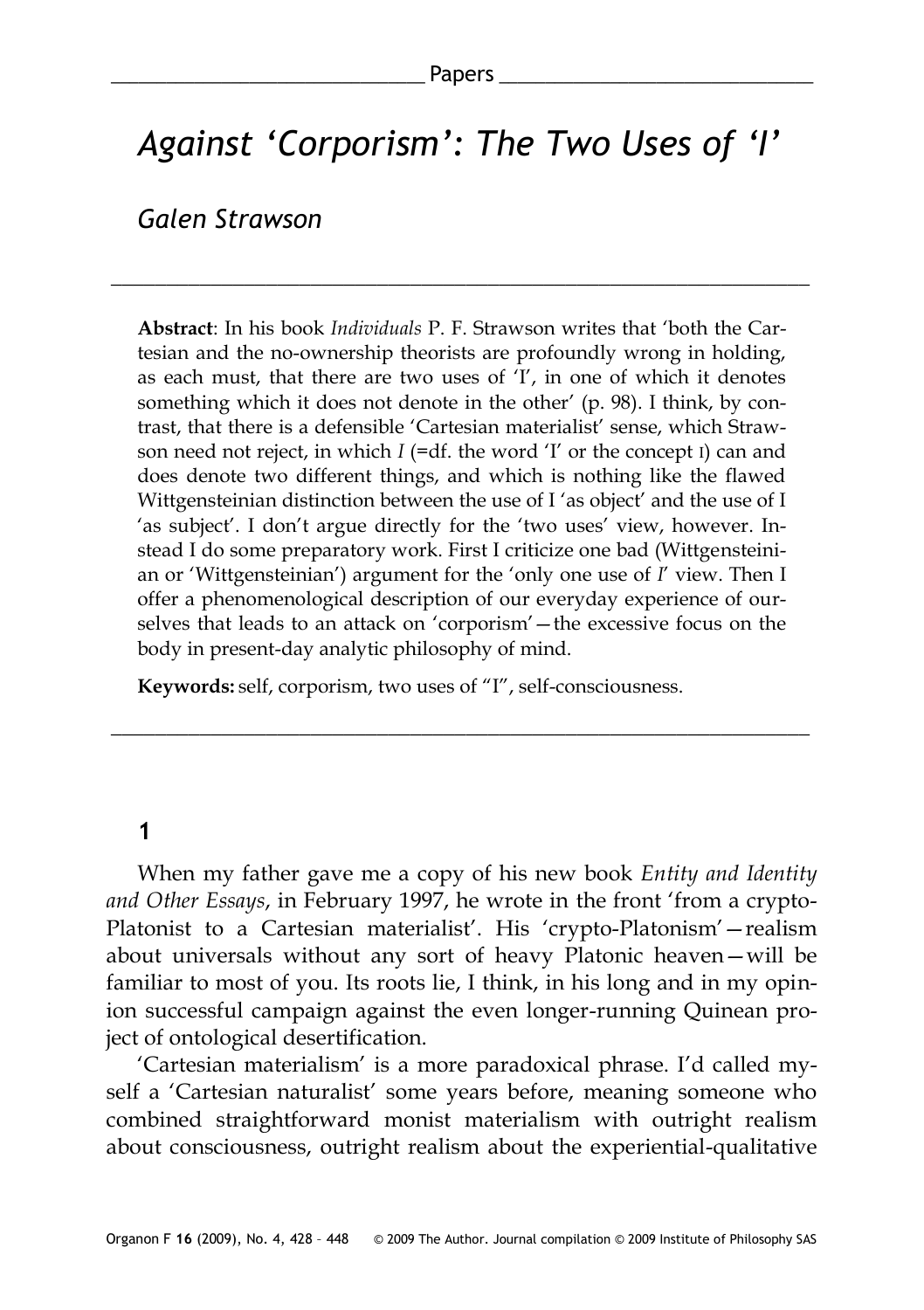character or 'what-it's-likeness' of conscious experience. By 1997 I'd gone further, as my father knew, adding the claim that the subject of experience, conceived of as something that is non-identical with the human being considered as a whole, is a proper object of reference.

Let us call the subject of experience conceived of as something that is non-identical with the whole human being 'the self', for short. I can then say that the self that I take to be a proper object of reference is a wholly physical entity. In fact it's a straightforwardly spatiotemporal part of the human being considered as a whole. So my title is extremely misleading until you know that my Descartes is a materialist Descartes. I won't go in to the deep reasons for saying that this may be the real Descartes, although Regius, Spinoza, the Vatican, and the whole of the eighteenth century realized this. For present purposes the Cartesian element in this paper is really just the idea that there are two proper objects of reference—the self and the whole human being. It's this that seems directly contrary to the account of the primitiveness of the concept of a person expounded by Strawson—as I will henceforth call him—in Chapter 3 of *Individuals*. 1

The conflict, though, may be less than it seems. In *Individuals*, Strawson was happy to grant what he called a 'logically secondary existence' even to a classical Cartesian mind, a 'pure individual consciousness' (1959, 115), so long this mind continued to experience itself as located in space, if only as a mere point of view, and continued to think of itself as having formerly had a body; and this concession (enlarged on in *The Bounds of Sense*, in the passage on criterionless self-ascription of experiences) can be developed in a number of directions that may allow us to make some sense of the view that the self is a proper object of reference that is non-identical with the whole human being.

When I do metaphysics, I usually do what Strawson called revisionary metaphysics, rather than the descriptive metaphysics he favoured himself,

<sup>1</sup> When I re-read Strawson's chapter last week (April 2009), at least 20 years after I last read it, I was startled to come across the sentence 'Both the Cartesian and the noownership theorists are profoundly wrong in holding, as each must, that there are two uses of 'I', in one of which it denotes something which it does not denote in the other' (p. 98). I agree that *Wittgenstein's* distinction between two uses of 'I'— the use 'as object' and the use 'as subject' (1958,  $65 - 69$ ) — is unsound, because there is a fundamental sense in which all uses of 'I' are 'uses as subject' (see Strawson 2009, 140, 150 – 151, 331 – 337), but think that the word 'I' does have two legitimate uses: that it can and regularly does refer to different things in the thought and speech of an ordinary human being.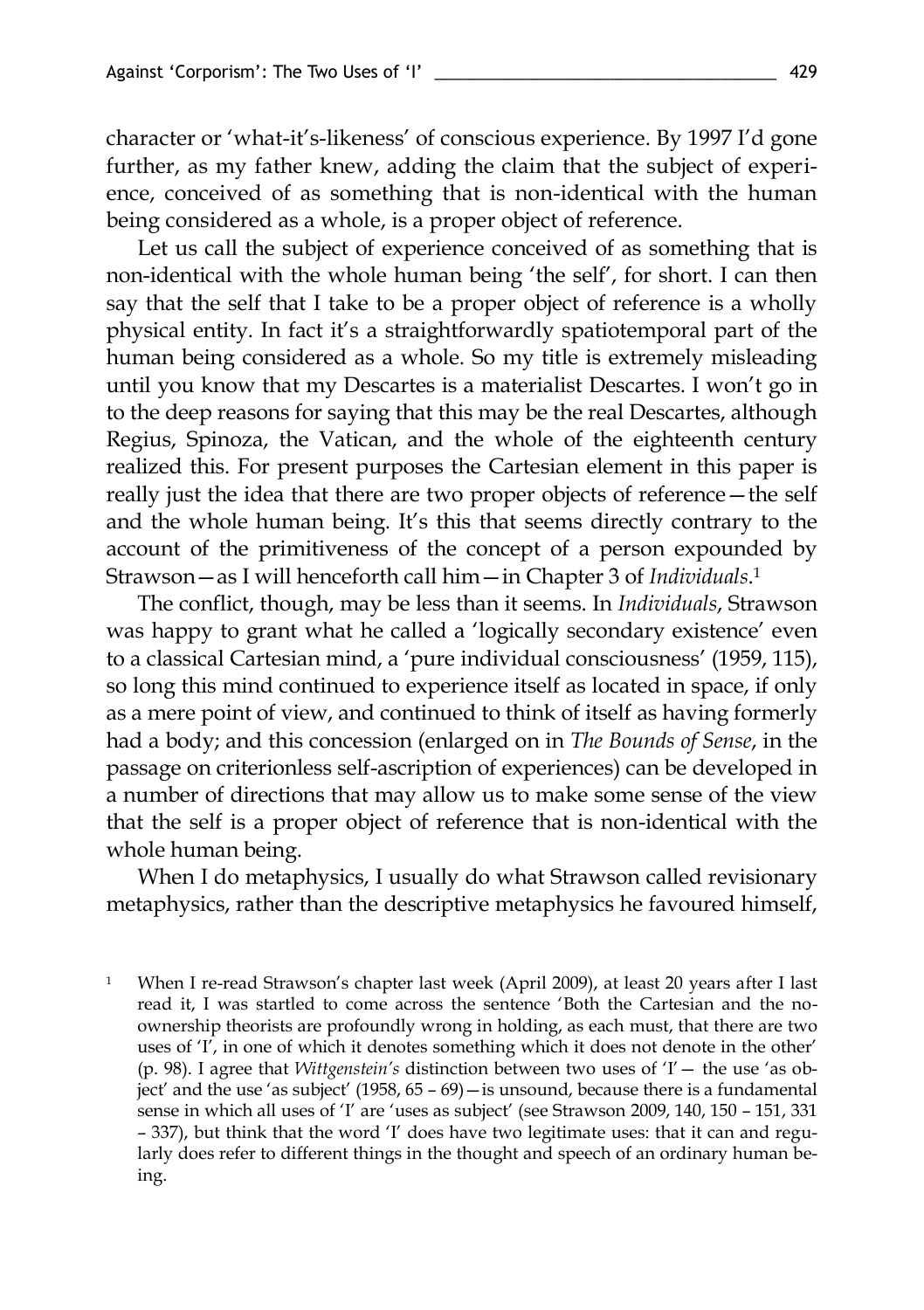and I could simply locate my claim that there is such a thing as the self firmly on the revisionary side, in such a way that it wasn't in any conflict with claims made on the descriptive side. I think, however, that the conception of the distinct self that Strawson challenged in Chapter 3 of *Individuals* isn't just a philosophical confection, a philosophers' error. It's arguable, in fact, that it is a part of the fundamental human conceptual scheme in such a way that a satisfactory descriptive metaphysics needs to accord it some real validity, and not just explain its existence as a form of error.

This is the idea behind what I'm going to say today.<sup>2</sup> But my aims are very modest and essentially indirect. I simply want to try to provide some background material that may be useful to those who think that the idea of the subject distinct from the whole human being should be allowed to have some respectability. I'll first defend the notion of the self against a broadly speaking Wittgensteinian attack. Then I'll give an account of some of the sources of our natural *sense* of the self. My main aim in so doing will be to criticize 'corporism', where by corporism I mean an excessive fixation on the body which is currently fashionable — almost to the point of hysteria — in the philosophy of mind. The argument for the primitiveness of the concept of a person was principally aimed at those who tended to overspiritualize the subject of experience. Now, I think, some corrective work needs to be done on the other side, against those who overcorporealize the subject of experience. The criticism of corporism will be nothing more than a collection of platitudes about our experience of mind in everyday life. So this is not a Homeric struggle, if I'm right. It's more of a turkey shoot—whether or not it involves some 'straw men'.

#### **2**

Some philosophers think that the idea that there is such a thing as the self is an illusion that arises from an improper use of language; and it's true that the use of the word 'self' is unnatural in many speech contexts. But people (non-philosophers at least) aren't that stupid. The problem of the self doesn't arise from an unnatural use of language that arises from nowhere. Use of the word 'self' arises from a powerful, prior and independent sense that there is such a thing as the self. The word may be

<sup>2</sup> I am drawing on other work; see in particular Strawson (2009, 2.2 – 2.4).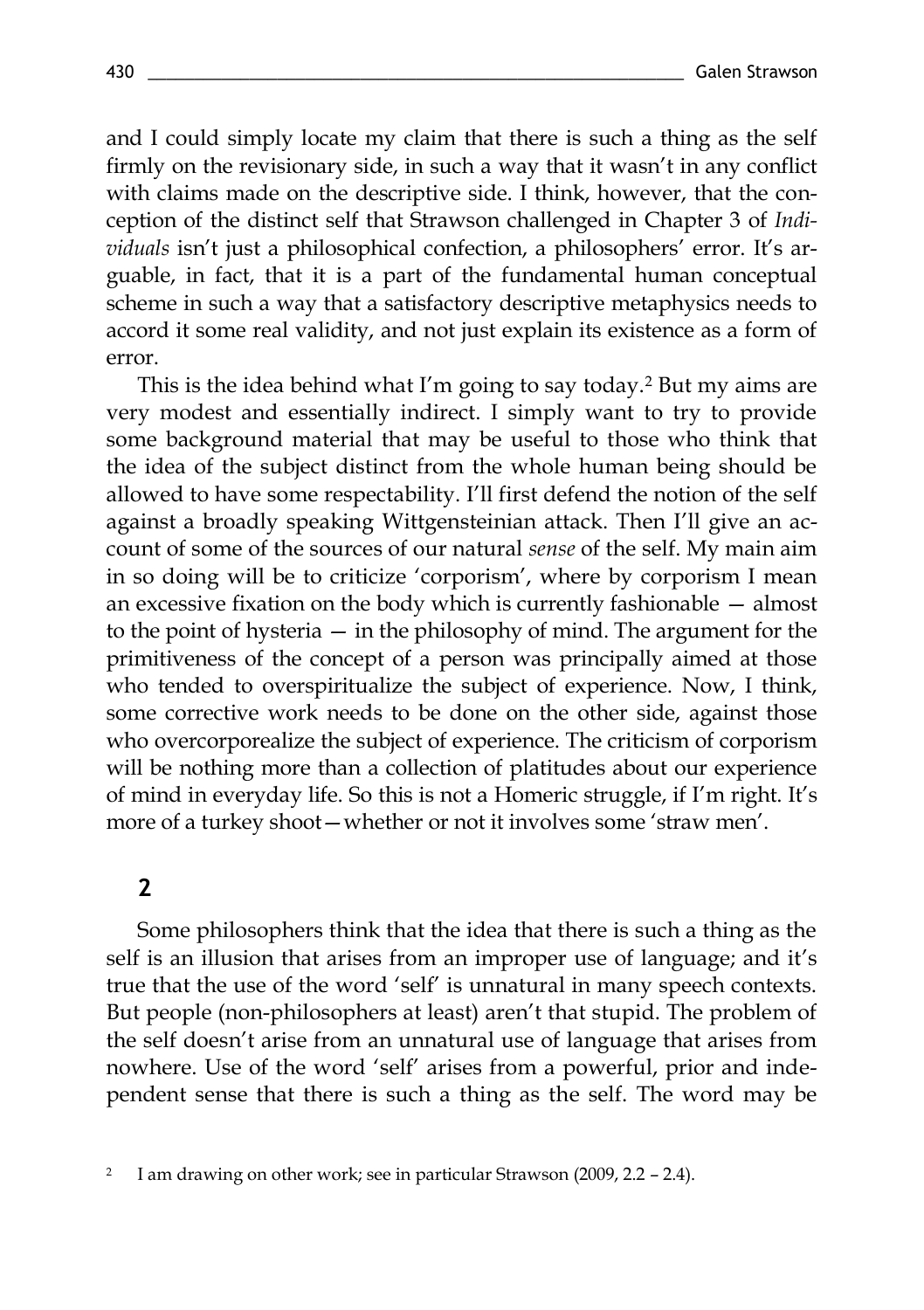unusual in ordinary speech, and it may have no obvious direct translation in some languages, but all languages have words or phrases that lend themselves naturally to playing the role that 'self' plays in English, and such words and phrases certainly mean something to most people.<sup>3</sup> They have a natural use in religious, philosophical, and psychological contexts, and these are very natural contexts for human beings.

'Fine', says a philosopher:

the fact remains that the 'problem of the self' can be solved by brisk attention to a few facts about language, because if there's really such a thing as the self, one thing that's certain is that it's what we refer to when we use the word 'I'. So we must start by considering the behaviour of 'I' in some detail. To find out about the real or legitimate import or content of philosophically loaded words like 'I', and so about the nature of the things we use them to think and talk about, we must begin by paying close attention to the way in which we use these words in ordinary, everyday communication with each other. (Plainly this procedure won't help much in the case of words for natural kinds, like 'gold' and 'proton', whose nature is a matter for investigation by science; but it's vital in the case of all other words that raise philosophical problems.)

So to begin. We certainly use the word 'I' to refer to ourselves considered as human beings, embodied human beings taken as a whole, things that essentially have both mental properties and large-scale bodily properties. Even if there's some special use of the word 'I' to refer to the putative self, this use doesn't ordinarily stand out as distinct from use of the word 'I' to refer to the whole human being. When we're talking to other people we never think 'Aha! Now they're using 'I' with the special *inner-self* reference', or 'Now they're using 'I' with the standard *whole-human-being* reference'. Nor do we ever think this about ourselves when we're talking. It's *no* part of ordinary thought that 'I' has two meanings—that 'I' can have two different referents as used by a given single person either at a single time or at different times (I put aside cases of 'dissociative identity disorder'). We have no reason to doubt that it's univocal whenever it's used—no reason to think that it's ambiguous or indefinite in some way.

This is good news, because it follows that the so-called 'problem of the self' has a quick and complete solution. It doesn't require any high metaphysical exertions, because it's certain, as just remarked, that use of 'I' to refer (or apparently refer) to the putative self doesn't stand out as distinct from use of 'I' to refer to the human being in ordinary talk, and it follows from this that we don't in fact draw this distinction in ordinary thought unwarped by philosophy.

<sup>&</sup>lt;sup>3</sup> For the case of the ancient Greeks, see Sorabji (2006, 5).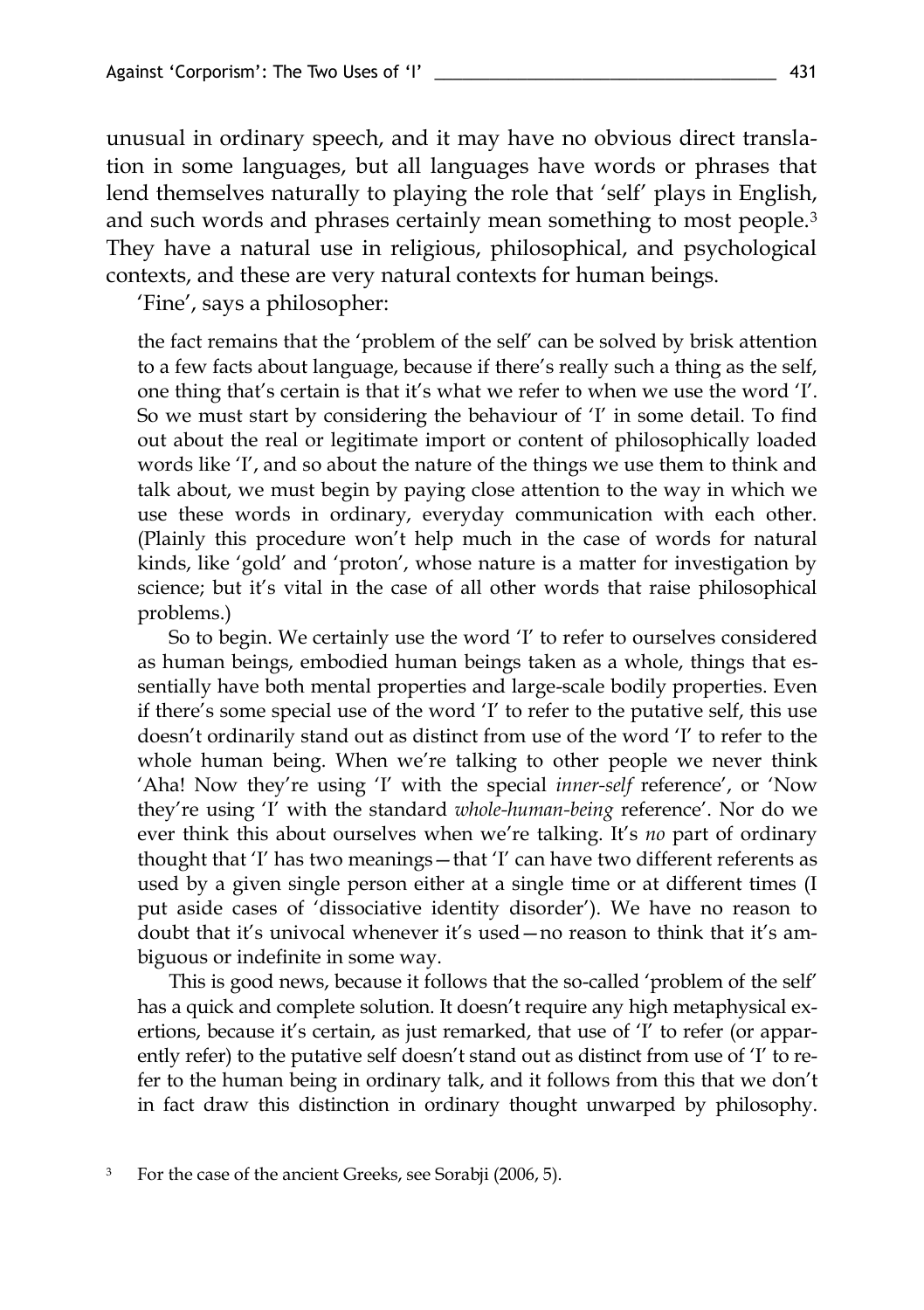More strongly, it follows that we can't legitimately draw it, and that we're talking a kind of nonsense when we think we do. But if this is so—and it is so then we can prove that *my # self*, the putative inner self, is either nothing at all, or is simply *myself*, the living, embodied, publicly observable whole human being. For we've already established that the term  $-\tilde{T}$  – that allegedly refers to the putative former thing, 'the self', undoubtedly refers to the latter thing, the whole human being. But that means that either the self is the whole human being, or it's nothing at all. There is, by the logic of identity, no other possibility. So the self, considered as something distinct from the human being, 'is a mythical entity', in Kenny's phrase. 'It is', Kenny says, 'a philosophical muddle to allow the typographical space which differentiates "my self" from "myself" to generate the illusion of a mysterious entity distinct from… the human being…. Grammatical error… is the essence of the theory of the self… "The self" is a piece of philosopher's nonsense consisting in a misunderstanding of the reflexive pronoun.' The end.<sup>4</sup>

## **3**

Well, I think this argument is worthless (a *reductio ad absurdum* of the principles on which it relies). The appeal to ordinary, everyday, public language use, in the attempt to solve a philosophical problem, is perhaps nowhere more inappropriate than in the case of the problem of the self, precisely because ordinary, public language use reflects the public, thirdpersonal perspective on things. Suppose it's true that the referring term 'I' is rarely used in ordinary communication in such a way as to reflect any distinction between the putative self and the whole human being. What does this prove? All it proves is that the public, third-personal (non-first-personal) perspective on things is built into the everyday public use of language. And what does this fact about the everyday public use of language prove regarding the nature of reality and the scope of intelligible thought about it? Nothing. It may be true that the best thing to say, in the end, is that there's no such thing as the self, considered as something distinct from the human being, but this is certainly not the right way to try to show that it's true. Even if referring terms like 'I' were *never* used in ordinary communication, as opposed to private thought, in a way that indicated awareness or acceptance of a distinction between

<sup>4</sup> Kenny (1988, 4), (1989, 87), (1999, 39 – 40).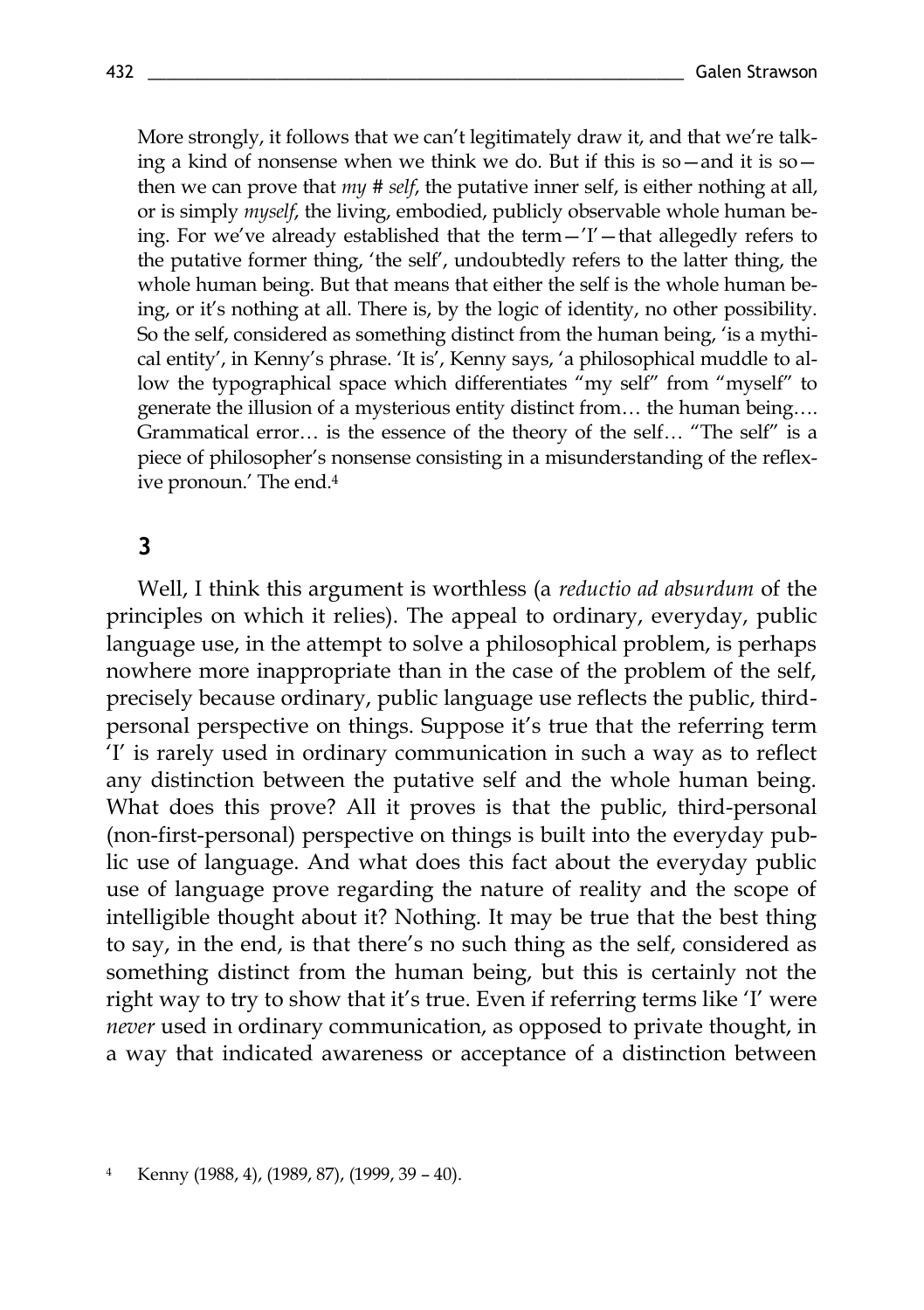the self and the whole embodied human being, this would have no consequences for the question whether or not there are such things as selves.

Some hold that the force or content of the word 'I' in private thought can't possibly differ from the force or content of its use in public communication. They hold, further, for reasons already given, that the reference of 'I' in public communication can only be to the whole human being. Suppose, again, that they're right about this. Even so, there are no easy or guaranteed inferences from facts about ordinary public language use to facts about how we fundamentally—or really—think about things. Facts about ordinary everyday public language use and its typical interpretation can't establish that the ordinary everyday belief or feeling that there is such a thing as the self involves an illusion. Metaphysics is not that easy. And when we think in private, nothing stops us from doing what we (or vast numbers of us) naturally do: which is to think of ourselves, using 'I' in as much as we use language at all, as, primarily or fundamentally, inner conscious entities that are not identical with the embodied human beings that we are considered as a whole. Consistent and thoughtful materialists do this as much as anyone else; it doesn't involve any belief that anything non-physical exists. Clubbable assertions about ordinary public language use can't break in on our 'sessions of sweet silent thought' 5 to tell us that we're not really doing what we think we're doing, not really thinking what we think we're thinking. To suppose that they can is to make the great Wittgensteinian (or 'Wittgensteinian') mistake about the nature of language and thought and metaphysics, the career-swallowing mistake that makes it look (for example) as if a word like 'pain' can't be what it so simply and obviously is—a word for a publicly unobservable or 'private' sensation, a word that picks out and means the private sensation considered just as such, i.e. entirely independently of any of its behavioural or other publicly observable causes and effects.<sup>6</sup>

So I reject the basic presupposition or procedure of the argument from the public use of language. It's arguable that it fails even on its own terms—that the distinction between 'I' the (inner) self and 'I' the human being is in fact clearly marked in ordinary thought and talk. People sometimes naturally and sincerely report their experiences to each other by saying things like 'I felt completely detached from my body', or 'I felt I

<sup>5</sup> Shakespeare, Sonnet 30.

<sup>6</sup> See e.g. Strawson (1994, ch. 8, esp. 219 – 225).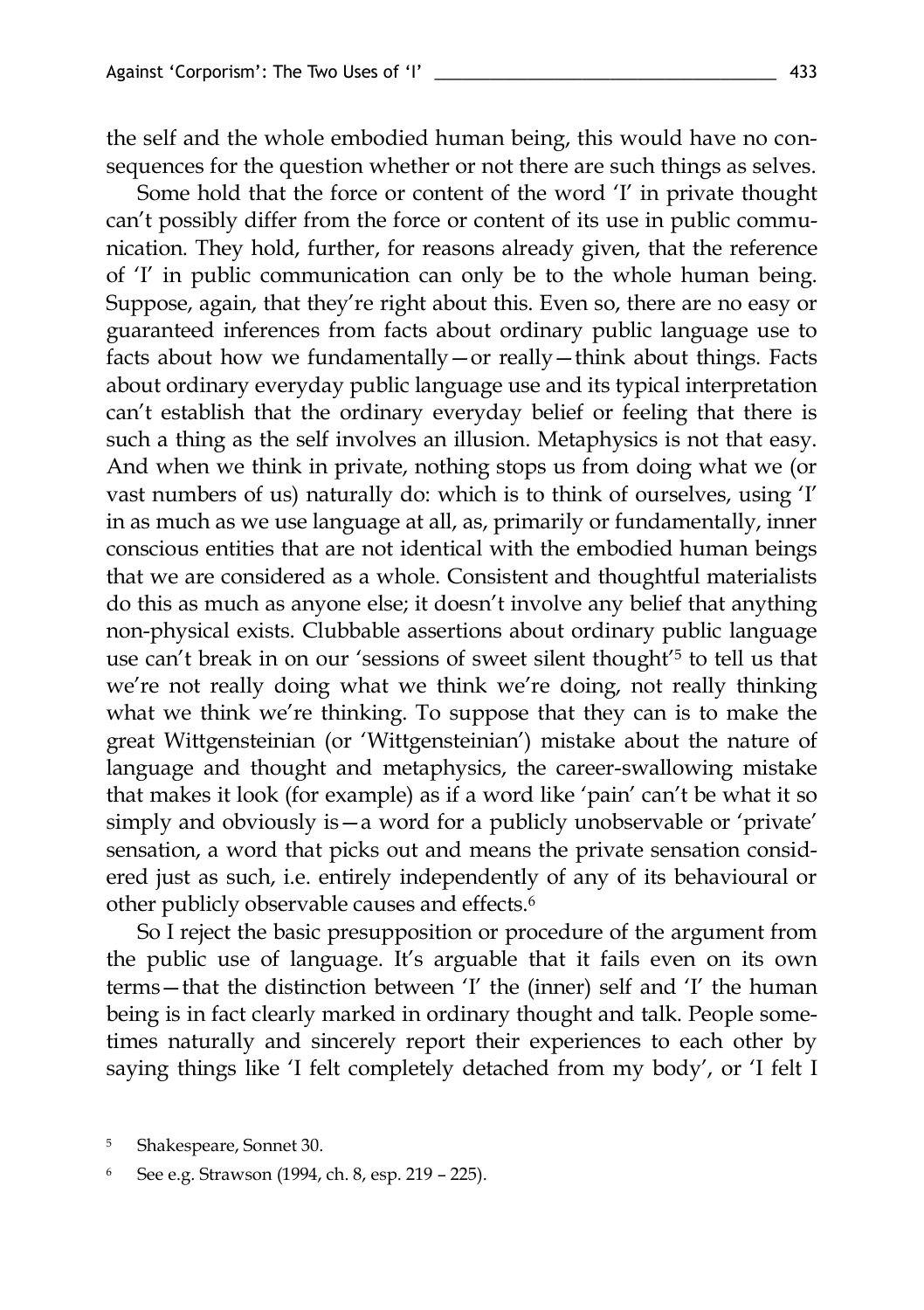was floating out of my body, and looking down on it from above'. Experiences of this sort are particularly vivid and common in adolescence, occurring spontaneously in about 1 in 300 individuals. It doesn't matter that the floatings and detachings don't actually happen. What matters is that there are experiences of this sort, and that statements of this kind are natural forms of talk about real experiences in which the intended reference of 'I' is not to the whole human being and is understood not to be to the whole human being.<sup>7</sup> There's plainly no difficulty —no problem of communication stemming specifically from the use of  $T$ —in using language in this way to describe one's experiences to others. Defenders of the argument from the public use of language may dismiss these cases as marginal and 'degenerate', misleading and 'parasitic', but this is to beg the question.

It may be that when we listen to another person's report of an out-ofbody experience we most naturally take the report to be about the whole human being in front of us, or at the other end of the telephone connection, in spite of its express content. Perhaps we nearly always apprehend or construe *each other* primarily or solely in this way—as Strawsonian persons, human beings considered as a whole—when we communicate with each other. The fact remains that the distinction between the use of 'I' to refer to the self or 'inner someone' and the use of 'I' to refer to the embodied human being is sometimes clearly marked in ordinary thought and talk.

I propose, then, that there are two natural uses of 'I': the *inner-self use* and the *human-being-considered-as-a-whole use*. If there's any parasitism, it's arguable that the latter is parasitic on the former, rather than the other way round. (I think this may be so even if there is a respect in which some grasp of the latter is a condition of acquisition of the former.) It's arguable, in other words, that the central or fundamental way in which we, or many of us, experience/conceive ourselves, much of the time, is precisely as an inner entity, an inner presence that isn't the same thing as the whole human being. This applies as much to sex addicts, manual labourers, athletes, and supermodels as to the rest of us—people may be more rather than less likely to experience themselves in this way if they are, for whatever reason, preoccupied with their bodies.

<sup>7</sup> I consider this in more detail in my (2009, 7.2). The way we experience ourselves in dreams is also important—see p. 445 below.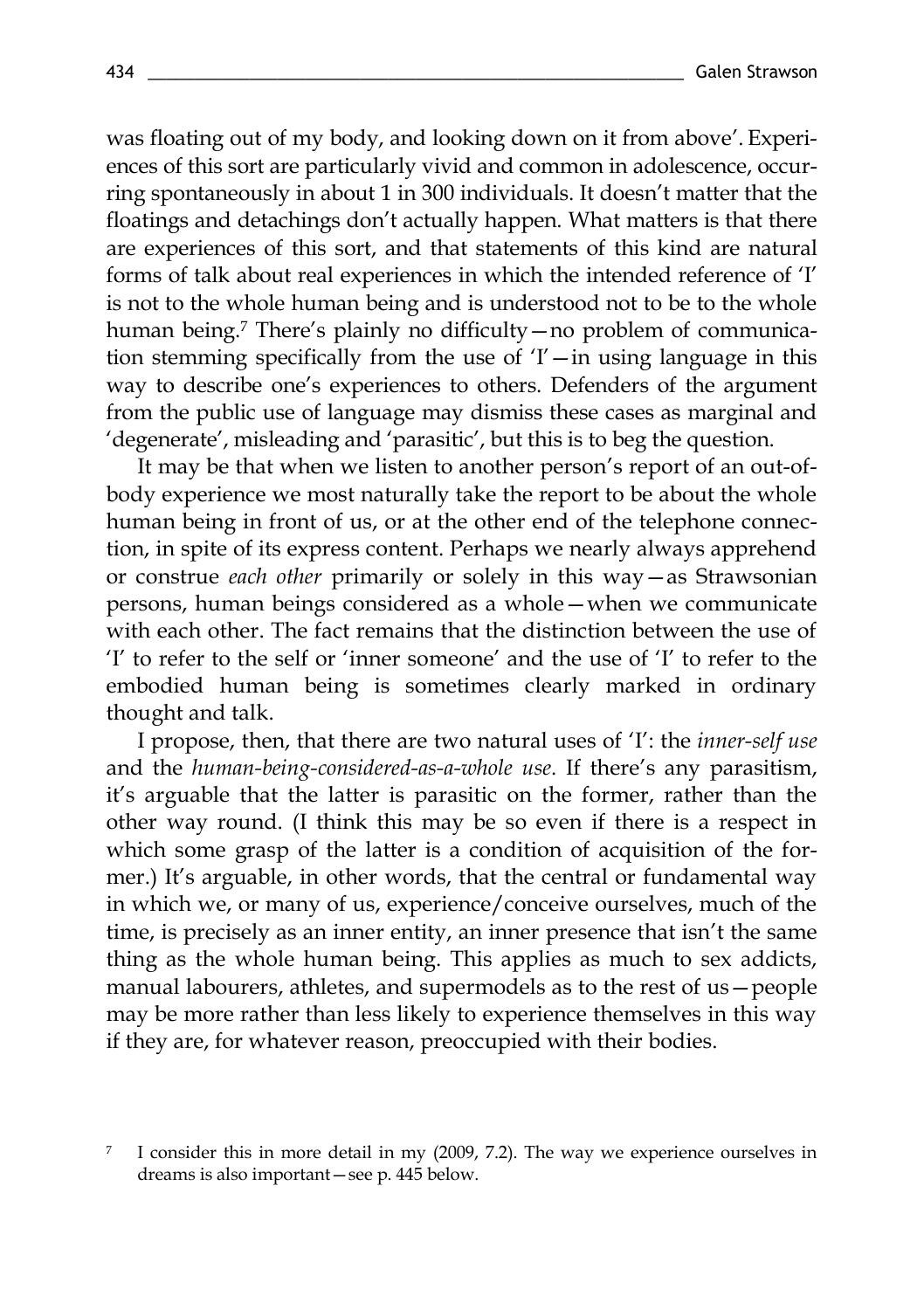#### **4**

Now it may be that a capacity for such inner self-reference is impossible without experience of oneself as located in an ordered world of relatively enduring objects. I don't think this Platner-Kant-Strawson view is right, in fact, but my main argument goes ahead even if it is so, so I won't pursue it here. Instead I'll turn to the corporists—those present-day philosophers and psychologists who, following and perhaps overextending Wittgenstein, Heidegger, Merleau-Ponty, Gibson and others, have come to find it hard to admit the innerness of so much of our experience. Many of them think that it's precisely such claims about innerness that give philosophy a bad name and direction, an ivory-tower problem, and skew it away from the truth of the everyday consciousness of real fleshly human beings incessantly engaged in practical intercourse with the world and each other. But it's these philosophers, I think, who are up in the blind tower (they certainly won't be able to hear what I'm saying right now). They are of course right to follow Platner in 1772, Herbart in 1816, Feuerbach in 1843, Wundt in 1874, Nietzsche, James, Peirce, Bradley, the Phenomenologists, and many others who preceded them (I omit the great Descartes from this list only because he's so widely misunderstood that his inclusion would be misleading) in drawing attention to and stressing the profoundly environmentally embedded, embodied, 'enactive', 'ecological', or (for short) EEE aspects of our experiential predicament as organic and social beings situated in a physical world, but they're victims of theoretical overreaction. The EEE character of our existence must be thoroughly recognized—the point is an old one—but there must be equal recognition of the entirely compatible fact that one of the most important things about human life is the respect in which one experiences oneself as an inner entity distinct from the whole human being.

Nietzsche shows penetration in 1883 when he writes that

I am body entirely, and nothing else; and 'soul' is only a word for something about the body. The body is a great intelligence…. Your little intelligence, my brother, which you call 'spirit', is… an instrument of your body…. You say 'I' and you are proud of this word. But greater than this—although you will not believe in it—is your body and its great intelligence, which does not say 'I' but performs 'I'…. Behind your thoughts and feelings, my brother, stands a mighty commander, an unknown sage—he is called Self. He lives in your body, he is your body … (1883-1885, 61 – 62)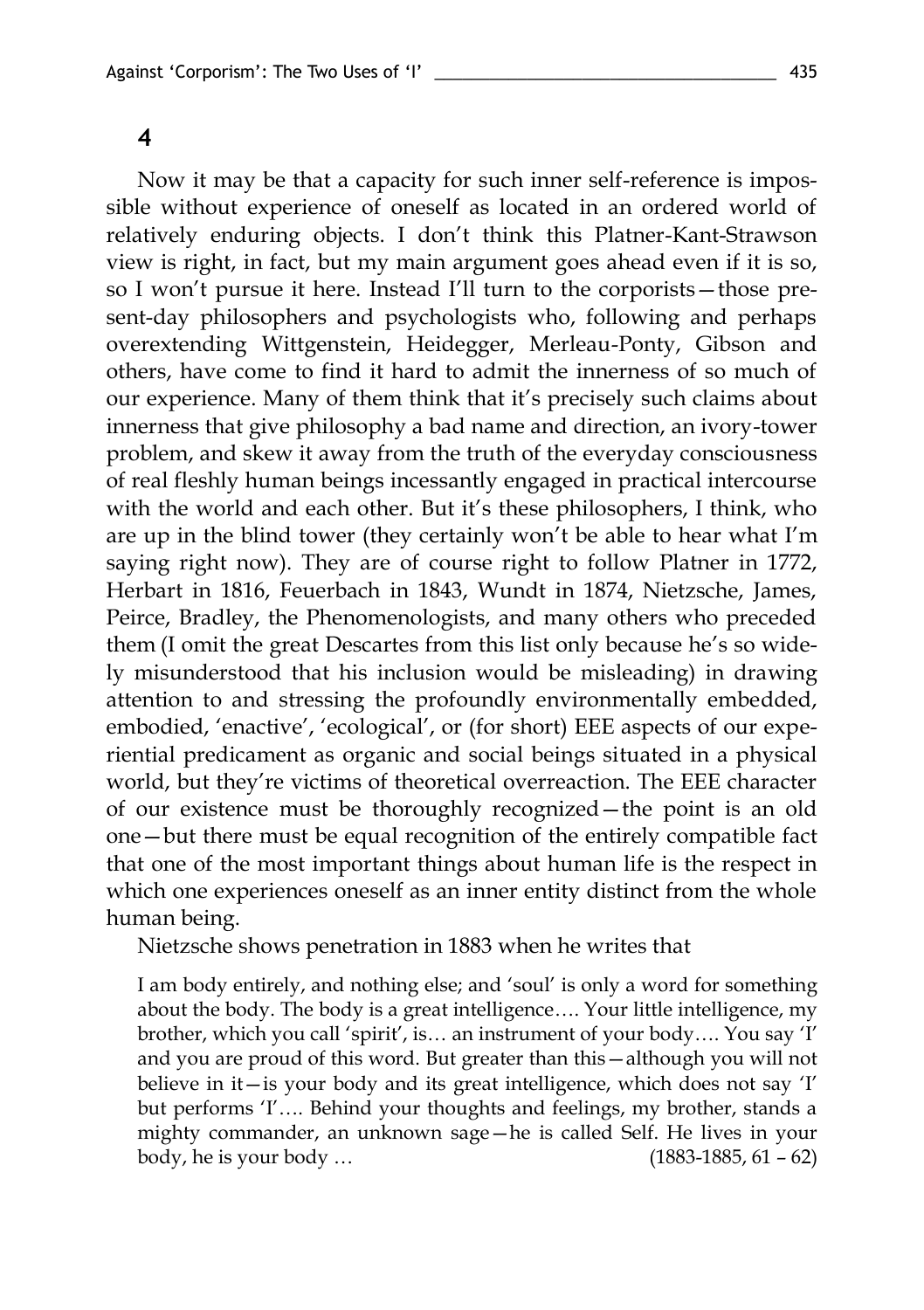for reasons that have become increasingly apparent in the century since he wrote. He follows Feuerbach, writing forty years earlier in the sophisticated tradition of German materialism that followed German idealism:

whereas the old philosophy started by saying, 'I am an abstract and merely a thinking being, to whose essence the body does not belong', the new philosophy, on the other hand, begins by saying, 'I am a real sensuous being and, indeed, the body in its totality is my self (*Ich*), my essence itself'.

(1843, 54)

but neither questions the present claim that we regularly figure or experience ourselves primarily as inner conscious entities or selves. Their remarks take their point precisely from the fact that it is true.

## **5**

Why—how—do we come to experience ourselves in this way, given the EEE aspects of our existence? Part of the answer seems plain. It's a consequence of something I've already noted, something that has become so strangely hard for some to see in recent analytic philosophy of mind. I mean the way in which awareness of ourselves as mentally propertied is, to varying degrees, constantly present when it comes to our overall apprehension of ourselves. It's not just that we're often expressly taken up with our own conscious thoughts, living with ourselves principally in our inward mental scene, incessantly presented to ourselves as things engaged in mental business, even while aware of our external surroundings. This point now needs considerable emphasis, given the current body-heavy, 'corporist' climate of discussion, but the further and larger point is that awareness of our own conscious mental goings on is very often—arguably always—present, to varying degrees, even when we're thoroughly taken up with our bodies, or, generally, with things in the world other than our own mental goings on.

It's instructive to watch people in the street. Russell Hurlburt et al. made random samplings of the character of ordinary people's experience as they went about their daily life, by activating beepers that they carried with them: 'it was striking that the great majority of subjects at the time of the beep were focused on some inner event or events, with no direct awareness of outside events at that moment'. <sup>8</sup> Such inturned

<sup>8</sup> See Hurlburt et al. (1994, 387). For more experimental evidence see also Baars (1996); Hurlburt and Schwitzgebel (2007).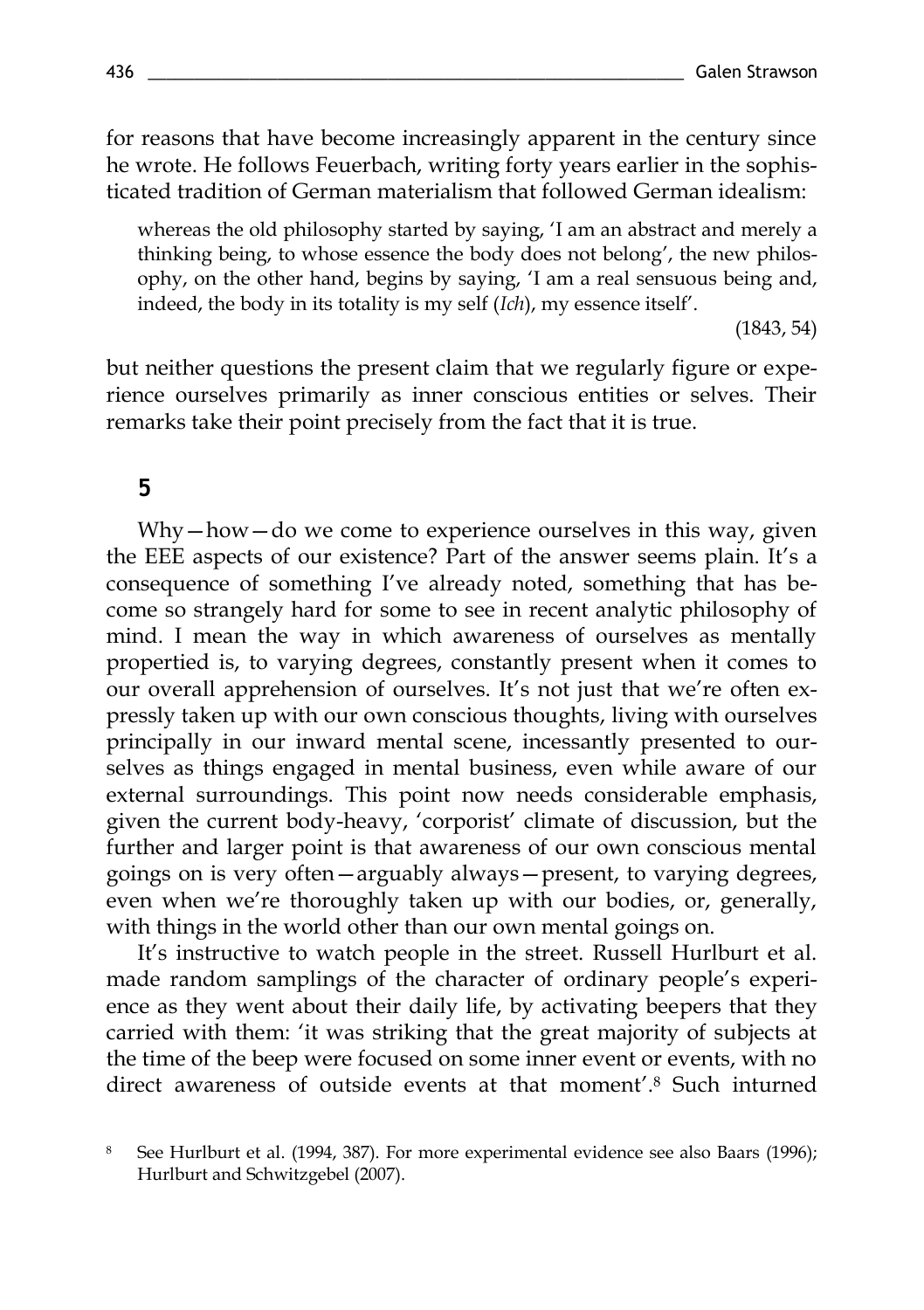thoughts may be almost exclusively concerned with external matters; they may, for example, be memories of past events or anticipations of future events. The present point is simply that their occurrence involves an experienced contrast between one's inner mental goings-on, on the one hand, and one's external surroundings, of which one usually remains more or less aware, on the other hand. The experience of this contrast is rarely in the focus of attention: it's rarely 'thetic', in the Phenomenologists' (and in particular Sartrean) sense of the term. It is none the less there.

Plainly we can be the subjects of conscious mental goings on without being expressly aware of them considered specifically as such; our attention can be intensely focused outward. But even then we have a constant background awareness of our own conscious mental goings on (it's usually inadequate to say that it is merely background awareness) and a constant tendency to flip back, however briefly, to some more salient, non-background sense of ourselves as minded or conscious. (It isn't as if there isn't enough mental space—or time—for this. Conscious apprehension is extremely fast and rich. 'Thought is quick', as Hobbes says (1651, I.iii).) What is the 'lifeworld', the *Lebenswelt*? There's a fundamental sense in which it is primarily an inner (or mental) world, even when one is preoccupied with the outer world, sailing a yacht, climbing a mountain, using a hammer, jogging, or running for one's life.<sup>9</sup> Silent thoughts hit people in a roaring football crowd, and they're aware of this happening (and of the strange detachment—but unarguable reality—of the 'place' in which this thought is present), not just of the content of the thought. What is the shepherd on the hill thinking about, or the woman at the loom, or the child lying awake in the dark? Writing this, I can see a man collecting garbage from the side of the road with tongs. He's not locked exclusively on the details of his immediate task and surroundings and bodily feelings. It's not as if there is nothing more to the content of his current experience than the external environment which he directly perceives, plus awareness of his bodily state. There are many things going on in his (conscious) mind, and he's not only aware of their content. He's also aware, however non-thetically, of himself as minded. This is not just the view of a dreaming philosopher.

Moments of crisis can precipitate extraordinary innerness. For an extreme example of this, see Oliver Sacks's description of his mental state as he ran down a mountain in Norway, fearing pursuit by a bull (1984).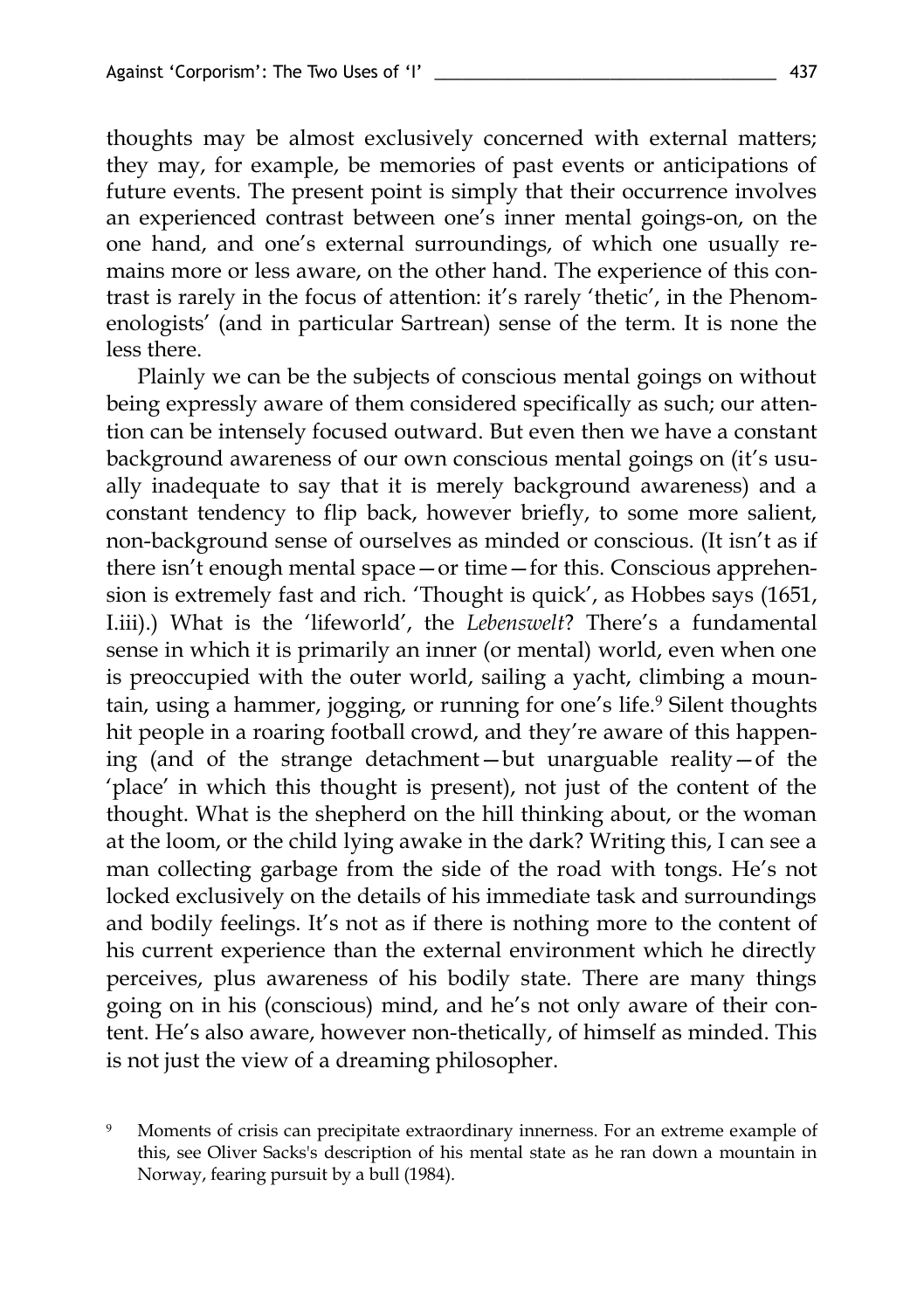Which stand out most for us, in daily life: our mental features or our bodily features? Most of us find that our moods and emotional feelings are a great deal more present to our attention than our bodies, most of the time.<sup>10</sup> These mental conditions profoundly colour our experience of outer things, and we're not so fiercely world-focused as to be generally unaware of this fact. Why is it important for philosophers to stress the EEE aspects of existence? Precisely because of the dominant position of mental as opposed to non-mental<sup>11</sup> features in our overall experience of ourselves.

So it's not a fatal philosophical aberration, then, as some have supposed, to focus on the mind as opposed to the body, when considering the human condition; it's not an aberration at all. Even if it were an aberration, it wouldn't be a distinctively philosophical aberration. It would, rather, be an aberration intrinsic to the human condition. We are, in a sense, strangely—astonishingly—rarefied creatures. We don't make any mistake in being this way or in experiencing ourselves in this way. We are what we are. Our mentality is a huge, absorbing, and utterly all-pervasive fact about us. It's a natural object of attention for us. We're constantly aware of it even when we're not focusing on it. We live constantly at or over the edge of express awareness of our own mental goings on considered specifically as such. Those who think that in normal human experience the external world wholly occupies the field of consciousness in such a way that we normally have no sort of awareness of the phenomenon of our awareness, those who think that the sensations and feelings that give us experience of the world are like invisible glass, so that we are generally wholly unaware of them, utterly falsify the extraordinarily rich, rapid, nuanced, complexly inflected, interdipping flow of everyday experience. In their fury to be 'anti-Cartesian', or 'street', or something, they completely forget what it is like to live an ordinary human life. They forget the profound and constant innerness of so much of everyday experience, its felt hiddenness and privacy. They forget that inner mental goings on *experienced as such* are constantly present in all our engagement with the world, however little

<sup>10</sup> Their causes may lie in our bodies in such a way that representationalists as different as Descartes and Tye want to say that they are about our bodies, but that is a separate point.

<sup>11</sup> I use 'non-mental' where many would use 'physical' for reasons set out in Chapter 6.6 of Strawson (2009; see also Strawson 1994, 57 – 58). Briefly, materialists hold that everything is physical, so if they admit the existence of the mental the only relevant distinction available to them is between the mental physical and the non-mental physical.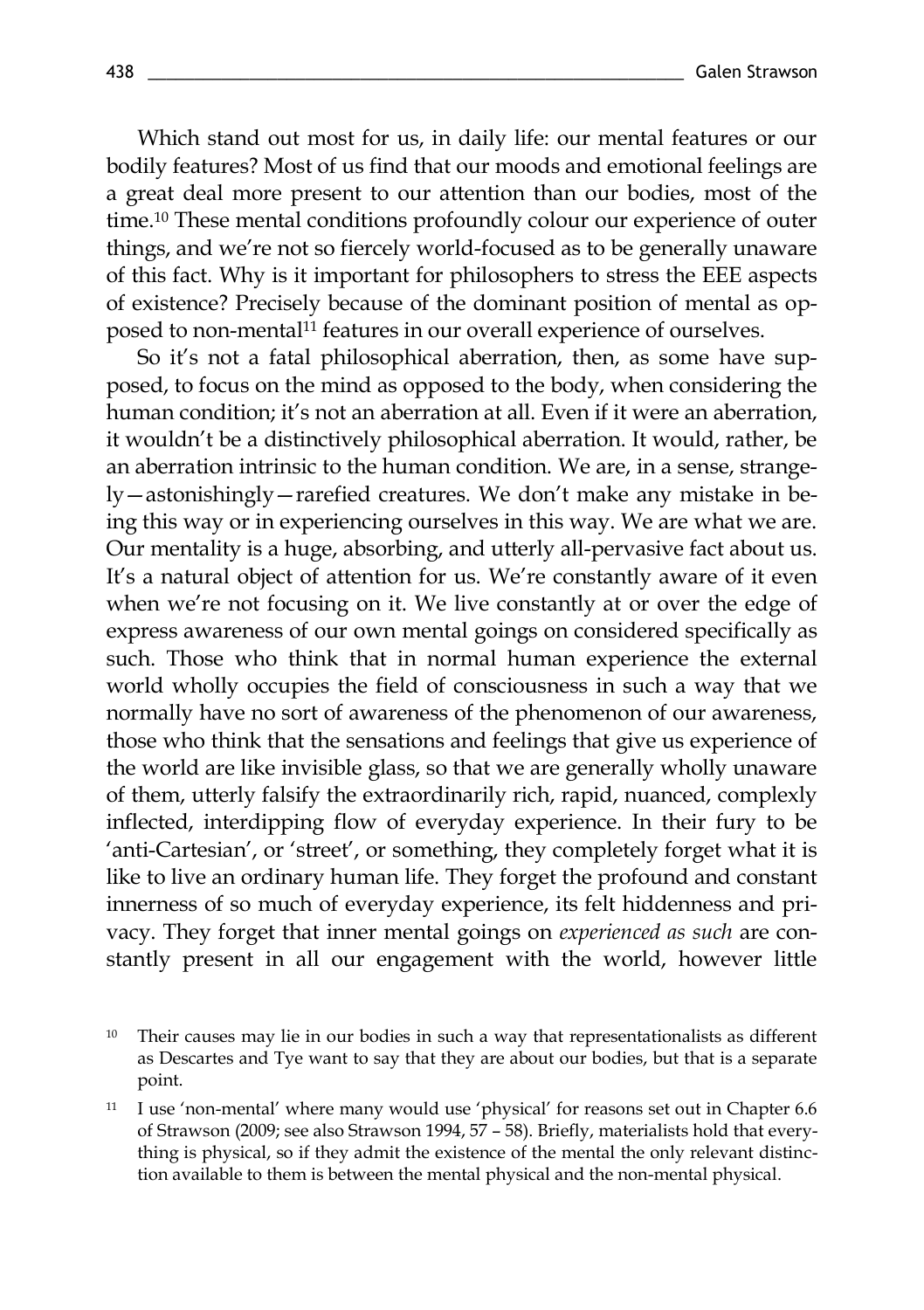they're dwelt on—as we move around thinking of this or that, swim, take a bath, play a fast sport, or argue with someone.

## **6**

Note in passing that there's no conflict between this point and 'direct realism' about the perception of objects in the world. Direct realism states, correctly, that when one sees a desk in normal conditions, one is in 'direct perceptual contact' with the desk, and not merely in indirect perceptual contact with it, via some mental representation of it. There is, of course, and necessarily, a conscious mental representation of the desk involved in one's seeing the desk, a conscious mental representation with a distinctively visual qualitative character. No conscious mental representation, no sensation, no seeing. Seeing is a conscious mental thing! (Although we can also give sense to a notion of unconscious seeing.) But having the right sort of conscious mental representation just is seeing the desk. It's what being in direct visual perceptual contact with the desk is. You don't see the desk 'through' the mental representation. Having the conscious mental representation, in the normal veridical perceptual case, just is—again—seeing the desk. And there is, as direct realists insist, a fundamental respect in which one's sense experience is in the normal case entirely 'transparent' or 'diaphanous' for one, when one perceives the world: that is, one's sense experience is not taken into account considered specifically as such.

This is particularly apparent when one considers vision (it's much less compelling in the case of the other senses, where awareness of the medium by which one perceives the world is often more patently present, although not in the focus of attention). But even in the case of vision it doesn't follow, and isn't true, that one isn't aware of the sensoryqualitative character of the sensory experience—as Thomas Reid points out. One is always and necessarily aware of the sensory-qualitative character of the sensory experience. Otherwise one wouldn't see the desk! This said, one needn't have any significant sense of the sensory experience *specifically as a process of sensory experience.*

But nor is this excluded: I can directly see—be in 'direct perceptual contact' with—the desk while also being clearly non-thetically aware of my awareness of the desk. Direct realism doesn't involve the false claim that one has to be entirely unaware of the occurrence of the process of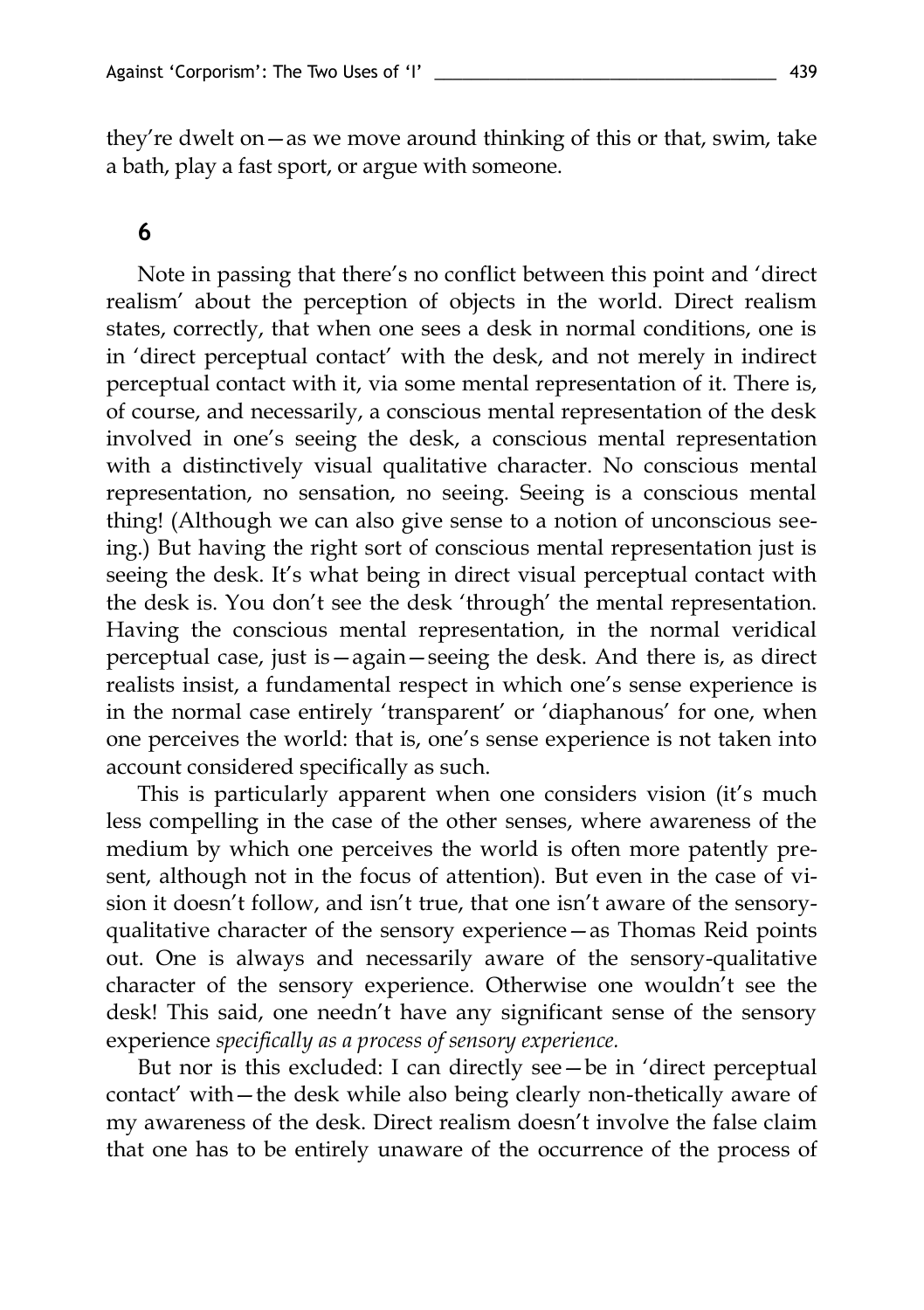experience, and many very ordinary everyday circumstances bring awareness of it to the fore. Awareness of awareness is built into such simple things as changing positions to see something one cannot see from where one is.

In general, our experience is saturated with experience of ourselves as experiencing. Aron Gurwitsch is very accurate when, speaking of perception, he says that

consciousness… is consciousness of an object on the one hand and an inner awareness of itself on the other hand. Being confronted with an object, I am at once conscious of this object and aware of my being conscious of it. This awareness in no way means reflection: to know that I am dealing with the object which, for instance, I am just perceiving, I need not experience a second act bearing upon the perception and making it its object. In simply dealing with the object I am aware of this very dealing. (1941, 330)

His closing formulation in this passage, 'In simply dealing with the object I am aware of this very dealing', is less likely to mislead than the earlier 'I am ... aware of my being conscious of [the object]', because the phenomenon in question doesn't require any thought of oneself as such, i.e. as subject considered as such. This is indeed Gurwitsch's main point, which he has already made three pages earlier: 'the subject in his dealing with the object, aware as he is of this dealing, is nevertheless in no way aware of his ego, much less of his ego's involvement in his dealing' (1941, 327). He is none the less aware of the dealing, the mental going on, and—of course—of the sensation that it involves.

We need to keep these sorts of facts very clearly in mind if we are to resist body-fever or 'corporism'. The particular evil of corporism is that it recruits all sorts of interesting, reasonable and indeed true thoughts direct realism, all the EEE points, the so-called object-dependence of perceptions, the fact that the experiential-qualitative character of our experience is standardly 'transparent' for us in the sense just described—to back up a view to which they give no support at all, according to which we're so utterly engaged with the world that the world itself is all we have in our heads, so that we have, as it were, no mental life at all, as traditionally understood, and no sense of having a mental life. The result is an astonishing misrepresentation of the actual character of human life, with its constant innerness. Having a vivid and constant sense of having a mental life *is itself an essential and constitutive part of having a human mental life*. (Here also we find excessive forms of 'disjunctivism', and 'representationalism',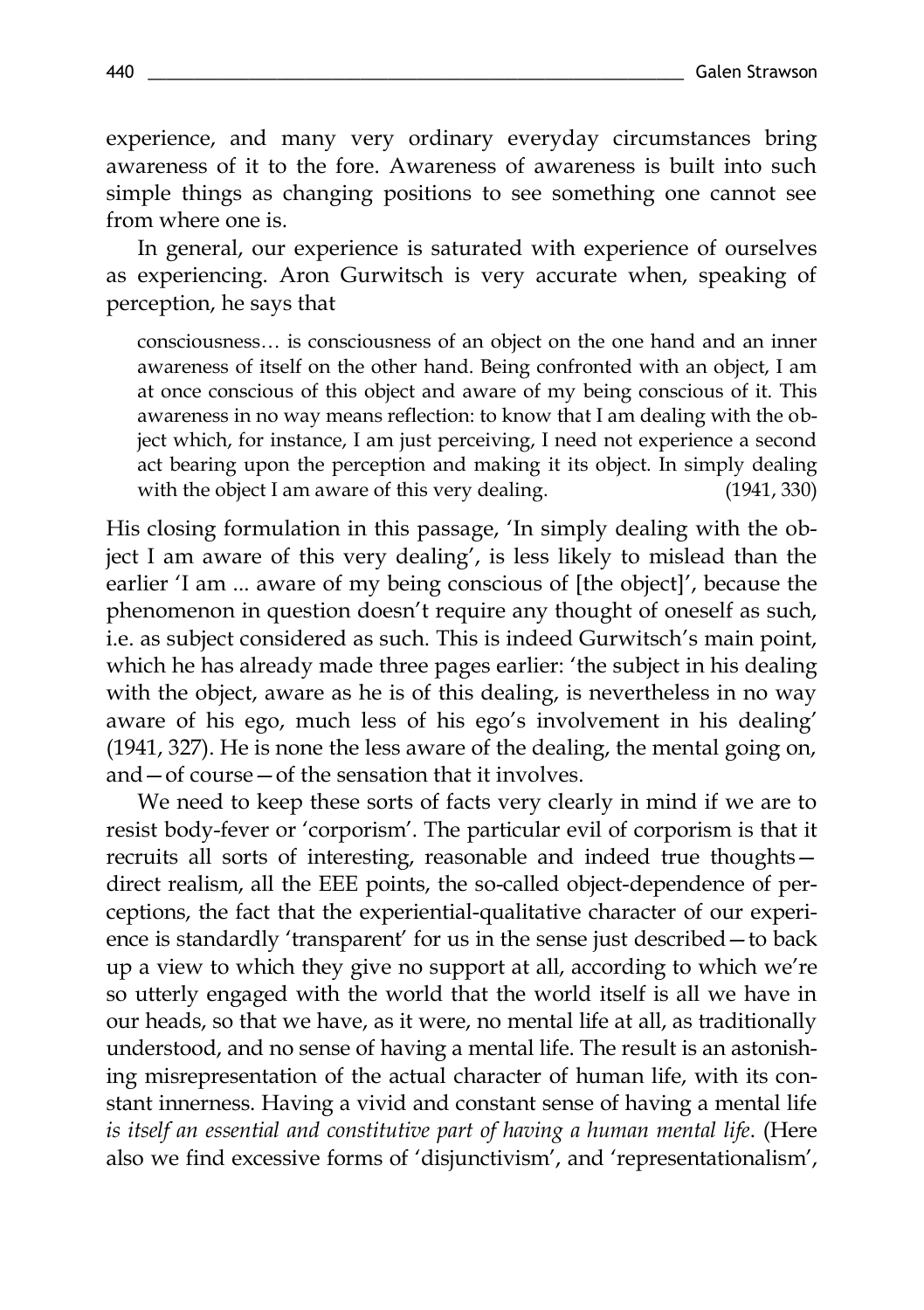where the term 'representationalism' is used to mean exactly the opposite of what it used to mean—an excessive version of direct realism that is a kind of covert, reversed-out form of functionalism—and amounts in its strong form to a denial of the existence of consciousness.)

## **7**

Returning to the main point, consider next the fact that awareness of one's own hidden, inner mental goings on is one of the most salient, unremitting features of human communication. Bargaining, negotiating differences, making plans for cooperation, playing chess—these activities provide one vivid set of cases. Awareness of the possibility of concealment, deception, hypocrisy, both on one's own part and on the part of others, is integral to our communication and ancient in our psychological phylogenesis.<sup>12</sup> Humans are full of hidden conscious intentions to keep secrets or omit details, both when they seek to cheat and betray and when they seek to surprise, or exercise tact, or avoid upsetting others. They're constantly thinking things that they decide to say or not say. All this feeds a pervasive and ever-present awareness of the fundamental privacy of mental life, a sense of privacy that we must clearly recognize, and allow to be in certain fundamental respects accurate, even as we also recognize that many aspects of our mental lives are directly observable to others in our eyes, facial expressions, and larger-scale observable behaviour. (Whatever is morally negative in what we hide, there is much that is morally neutral or positive; we hide feelings of love or sadness, or conceal kind intentions behind sharp words.)

Note, though, that this vast arena of intentional concealment from others, good or bad, is only a tiny part of what feeds the sense of the innerness of mental life when communicating with others. When one describes a remembered scene, one is aware of a great deal that is present to one's mind—some of it in sketchy, fleeting, quasi-sensory form but unavailable to one's interlocutor. There is conscious experience of selecting from material that comes to mind. One is routinely aware of what one is not saying because one has to keep things short. There is, in conversation, the experience of one's thought wandering off the other's

<sup>&</sup>lt;sup>12</sup> It is one of the fundamental grounds of our intelligence, for reasons well set out by Trivers (1985) and Frank (1988) among others.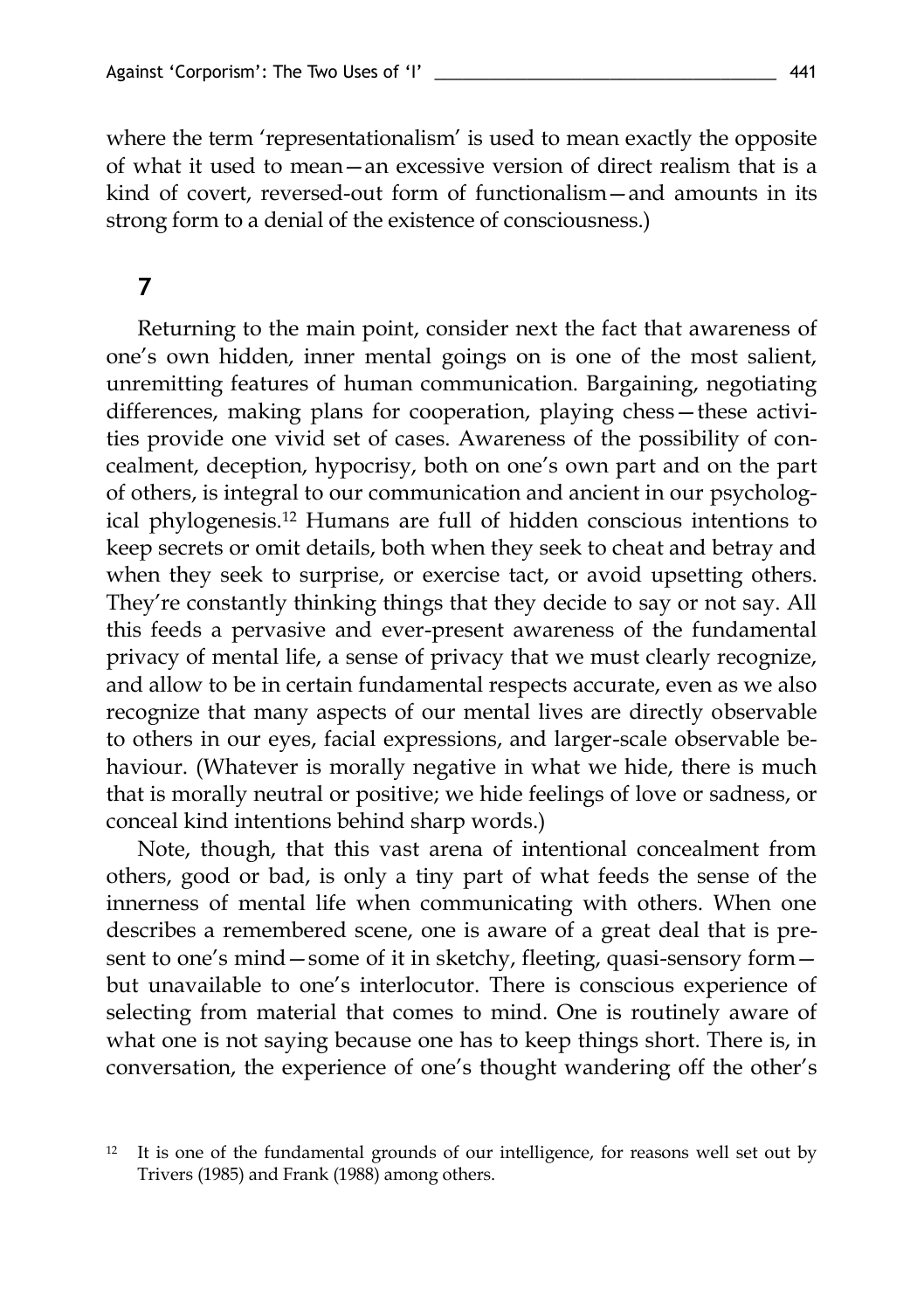words, of something else coming vividly and privately to mind. There is the experience of realizing in a flash *in foro interno* what one wants to say in reply to someone while he or she is still speaking, and so on. All these things are real, concretely existing phenomena of which we are aware, just as we're aware of phenomena in our external environment. We're built to be aware of many things going on around us, and this, unsurprisingly, includes our own mental goings on. Heideggerian cobblers absorbed in their work, nails in mouth and hammers in hand, are bathed in the reality of their mental innerness.

#### **8**

Why has it become hard for some philosophers and psychologists to give these facts their proper weight? Many, as remarked, are so anxious to dissociate themselves from a view they call 'Cartesianism', when discussing the nature of mind, that they tend to throw out everything that is right about Cartesianism along with anything that is wrong; attraction or habituation to the idioms and ways of thinking of experimental psychology is also influential. But there's no conflict here, no either/or. Our background awareness of our bodies is important, but this is wholly compatible with our regularly experiencing ourselves primarily or centrally as inner conscious presences who are not the same thing as human beings considered as a whole; and although background awareness of body is indeed experience of the body, this doesn't prevent it from feeding or grounding experience of oneself as an inner mental presence distinct from the body, a sense of self, which I'll call self-experience, that presents the self primarily as a distinctively (and [indeed] in some sense purely) mental entity. Granted that background awareness of body is indispensable to a sense of the self in creatures like human beings, indispensable to what Damasio calls 'the feeling essence of our sense of self' (1999, 171), indispensable both to its development in each individual and to its continuing existence, it doesn't follow, and isn't true, that any such sense of the self must figure the self *as* embodied in any way. This, after all, is precisely Wundt's point, and Nietzsche's, and Dewey's, and Feuerbach's before them, and arguably Fichte's before Feuerbach, and Platner's in any case before Fichte.<sup>13</sup> Bradley has no doubt that the inner core

<sup>13</sup> Dewey inveighs famously against the 'spectatorial' conception of the knowing human subject (see e.g. 1929, 215). Fichte's argument is indirect: I cannot have self-awareness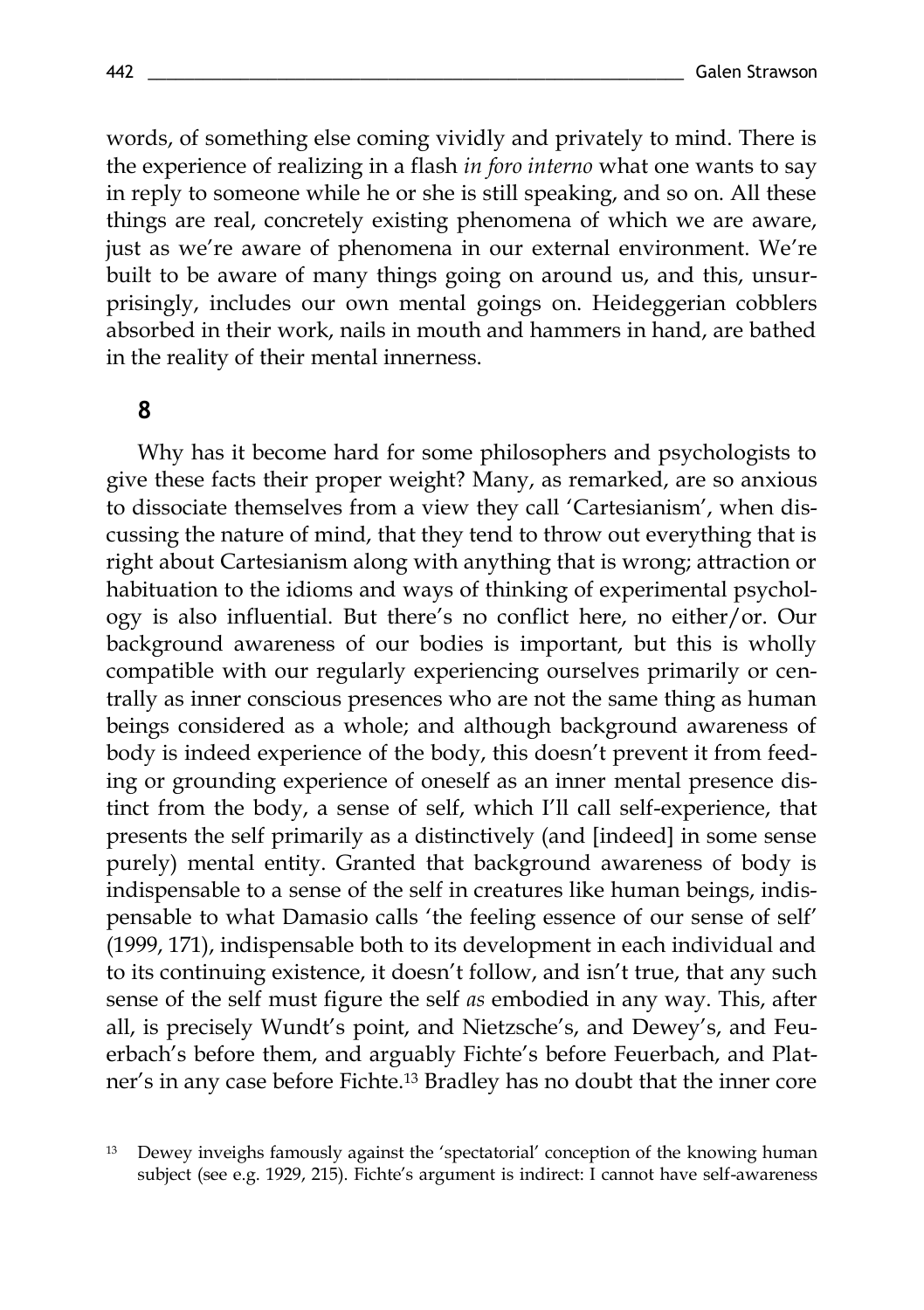$\overline{a}$ 

of feeling, resting mainly on what is called Coenaesthesia, is the foundation of the [sense of the] self.<sup>14</sup>

He follows William James, who writes that 'the nucleus of the "*me*"' that the present thinking subject takes itself to be 'is always the bodily existence felt to be present at the time'; 'the "I" meaning' for the present thinking subject is 'nothing but the bodily life which it momentarily feels':

We feel the whole cubic mass of our body all the while, it gives us an unceasing sense of personal existence. Equally do we feel the inner 'nucleus of the spiritual self', either in the shape of physiological adjustments, or (adopting

In this development (of consciousness) one particular group of percepts claims a prominent significance, namely, those of which the spring lies in ourselves. The images of feelings we get from our own body, and the representations of our own movements distinguish themselves from all others by forming a *permanent* group. As there are always some muscles in a state either of tension or of activity it follows that we never lack a sense, either dim or clear, of the positions or movements of our body…. This permanent sense, moreover, has this particularity, that we are aware of our power at any moment voluntarily to arouse any one of its ingredients. We excite the sensations of movement immediately by such impulses of the will as shall arouse the movements themselves; and we excite the visual and tactile feelings of our body by the voluntary movement of our organs of sense. So we come to conceive this permanent mass of feeling as immediately or remotely subject to our will, and call it the *consciousness of ourself*. This self-consciousness is, at the outset, thoroughly sensational,… only gradually the second-named of its characters, its subjection to our will, attains predominance. [As this happens] our selfconsciousness begins both to widen itself and to narrow itself at the same time. It widens itself in that every mental act whatever comes to stand in relation to our will; and it narrows itself in that it concentrates itself more and more upon the inner activity of apperception, over against which our own body and all the representations connected with it appear as external objects, different from our proper self. This consciousness, contracted down to the process of apperception, we call our Ego' or self. But this 'abstract ego…, although suggested by the natural development of our consciousness, is never actually found therein. The most speculative of philosophers is incapable of disjoining his ego from those bodily feelings and images which form the incessant background of his awareness of himself. The notion of his ego as such is, like every notion, derived from sensibility, for the process of apperception itself comes to our knowledge chiefly through those feelings of tension which accompany it (1874, quoted in James 1890, 1.303 n.).

<sup>14</sup> (1893, 68). Coenaesthesia (pron. *seeneestheesia*) is 'the totality of internal sensations by which one perceives one's own body', 'the [general](http://www.biology-online.org/dictionary/General) [sense](http://www.biology-online.org/dictionary/Sense) o[f bodily](http://www.biology-online.org/dictionary/Bodily) existence; th[e sensa](http://www.biology-online.org/dictionary/Sensation)[tion](http://www.biology-online.org/dictionary/Sensation) caused by the functioning of th[e internal](http://www.biology-online.org/dictionary/Internal) [organs](http://www.biology-online.org/dictionary/Organs)'.

without awareness of an external world, and by implication a body for the world to act upon (see Beiser 2002, 309 – 313, 325 – 333; for Platner 1772, see Thiel, forthcoming). Wundt is worth quoting at some length: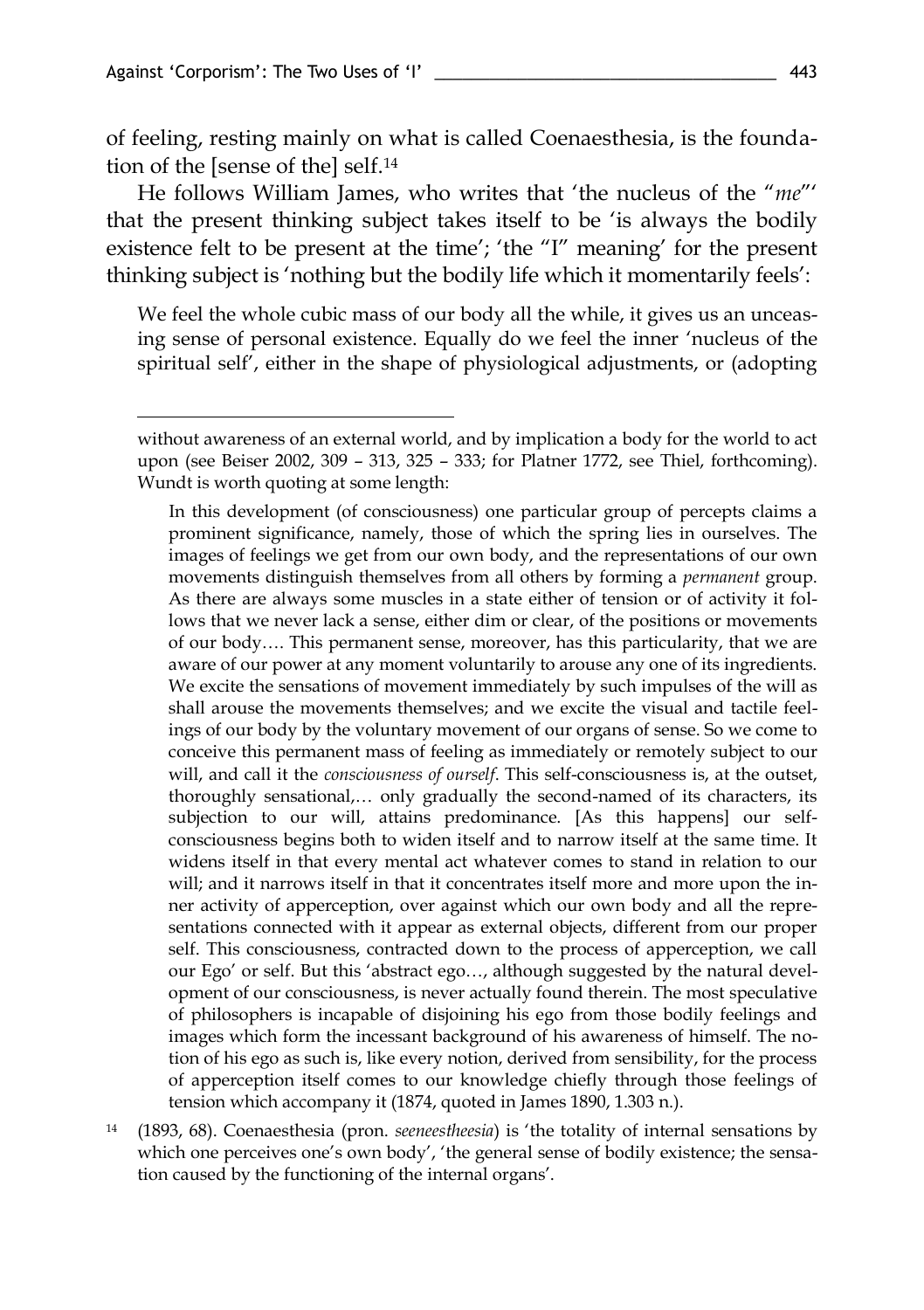the universal psychological belief), in that of the pure activity of our thought taking place as such…. The character of… warmth and intimacy… in the present self… reduces itself to either of two things—something in the feeling which we have of the thought itself, as thinking, or else the feeling of the body's actual existence at the moment,—or finally to both.<sup>15</sup>

Nearly everyone, perhaps, agrees that background interoceptive or somatosensory awareness of one's body is the foundation of selfexperience, whatever place they also rightly give, with James, to 'the feeling which we have of the thought itself, as thinking'. It's a further point that background awareness of one's mind, of one's experiential goings on, is no less constant than background awareness of one's body. Background awareness that experiential goings on are going on is as much part of the overall field of experience as background somatic awareness. The notion of background awareness may be imprecise, but we can for the moment sufficiently define it as all awareness that is not in the focus of attention, all awareness that is not 'thetic' in the Phenomenologists' sense of the term. It then seems plausible to say that there is never *less* background awareness of awareness or experience than there is background awareness of body. I suspect there is more; that so far one's overall awareness of oneself is concerned, background awareness of awareness predominates over background awareness of body.<sup>16</sup>

When we're fascinated by the outer scene, our awareness of ourselves and our mental lives may seem dim. The outer scene may seem to flood consciousness. But even in these cases we're likely to be as aware of ourselves as mentally aspected—our fascination is itself such a property, and we feel it—as we are of ourselves as embodied.<sup>17</sup> When we have sufficiently digested the old Platner-Wundt point that somatosensory

 $17$  It depends what we're doing. If we watch athletics we may tense up empathetically and may be to that extent more aware of the body. If we're walking by the sea or watching shooting stars, we're more likely to be aware of our mentality.

<sup>15</sup> James (1890, 1.400, 1.341 n., 1.333). Note that James uses 'thought' in the Cartesian way as a completely general word for conscious experience (1890, 1.224). In the first quotation I've put 'present thinking subject' in place of James's capitalized 'Thought' in accordance with his explicit terminological provision (1890, 1.338, 400 - 41l); see further Strawson (2009, 7.5).

<sup>16</sup> C. O. Evans traces the sense of the self to 'unprojected consciousness' which 'can only be experienced as background', and consequently identifies this unprojected consciousness as the best candidate for the title 'self' (1970, 149).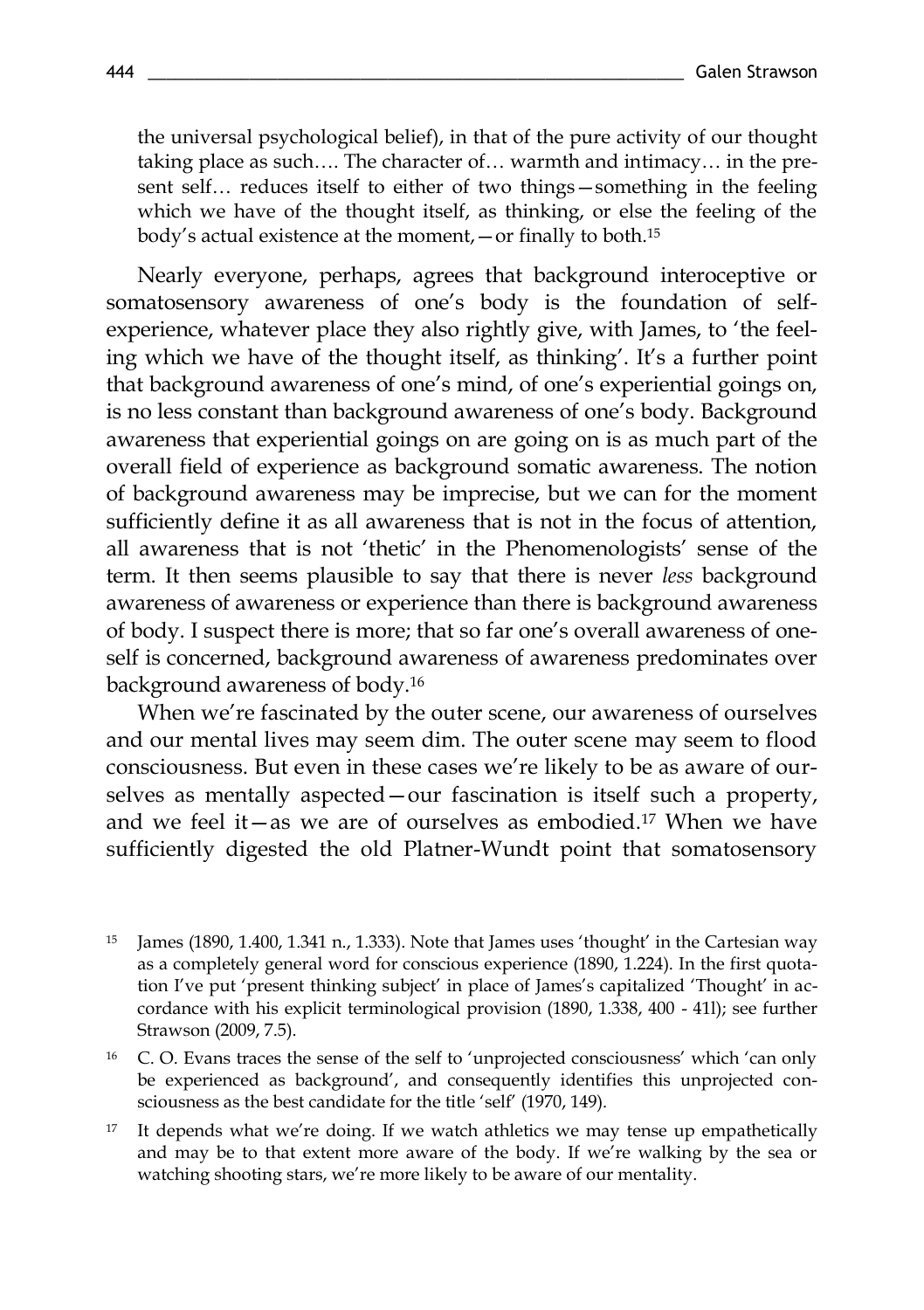awareness has a foundational role both in our acquisition of selfconsciousness and in our continuing sense that there is a self, we need to register—or re-register—the obvious but fashion-occluded point that awareness of one's mind and mental goings-on is no less important.

Dreams are also important, when it comes to understanding the naturalness of the sense of the self as a mental entity. When one dreams one often has no particular sense (or no sense at all) of oneself as embodied, although one's sense of one's presence in the dream-scene is as vivid as can be. Such dream experience is part of our experience from infancy, and persists throughout life. It isn't necessary to appeal to it to make the present case, but I suspect that it contributes profoundly to our overall susceptibility to experience of ourselves as being, in some sense, and most centrally, conscious presences that are not the same thing as a whole human being (an alternative is that the susceptibility is independently grounded, ease of dream disembodiment being just one manifestation of it). As Shear remarks, the experiential character of such dreams shows 'how discoordinated a basic aspect of our deeply held, naive commonsensical notions of self [is] from anything graspable in terms of body, personality, or, indeed, any identifiable empirical qualities at all'. 18

To say that one central way (arguably the central way) in which we conceive of or experience ourselves is as an inner conscious entity that is not identical with the whole human being is certainly not to say that we're ever right to do so, although I think we are. And to think of oneself in this way is certainly not to adopt any sort of dualist or immaterialist position; one can and does naturally think of oneself in this way even if one is an out-and-out materialist. Nor is it to deny that we also have a strong natural tendency to think of ourselves as human beings considered as a whole, 'Strawsonian' persons indeed, essentially unified, indissolubly mental-and-non-mental single things to which mental and bodi-

<sup>18</sup> Shear (1998, 678). This is not to say that one could dream in this way if one didn't have (or hadn't once had) normal experience of embodiment, nor (as Shear stresses) that there is any sense in which one is or even could be independent of one's body. One possibility is that the experience of disembodiment in dreams might have something to do with the decoupling mechanism that ensures that we do not actually make the movements we make in dreams (this might be so in spite of the fact that this decoupling is necessary precisely when we are experiencing ourselves as embodied in our dreams).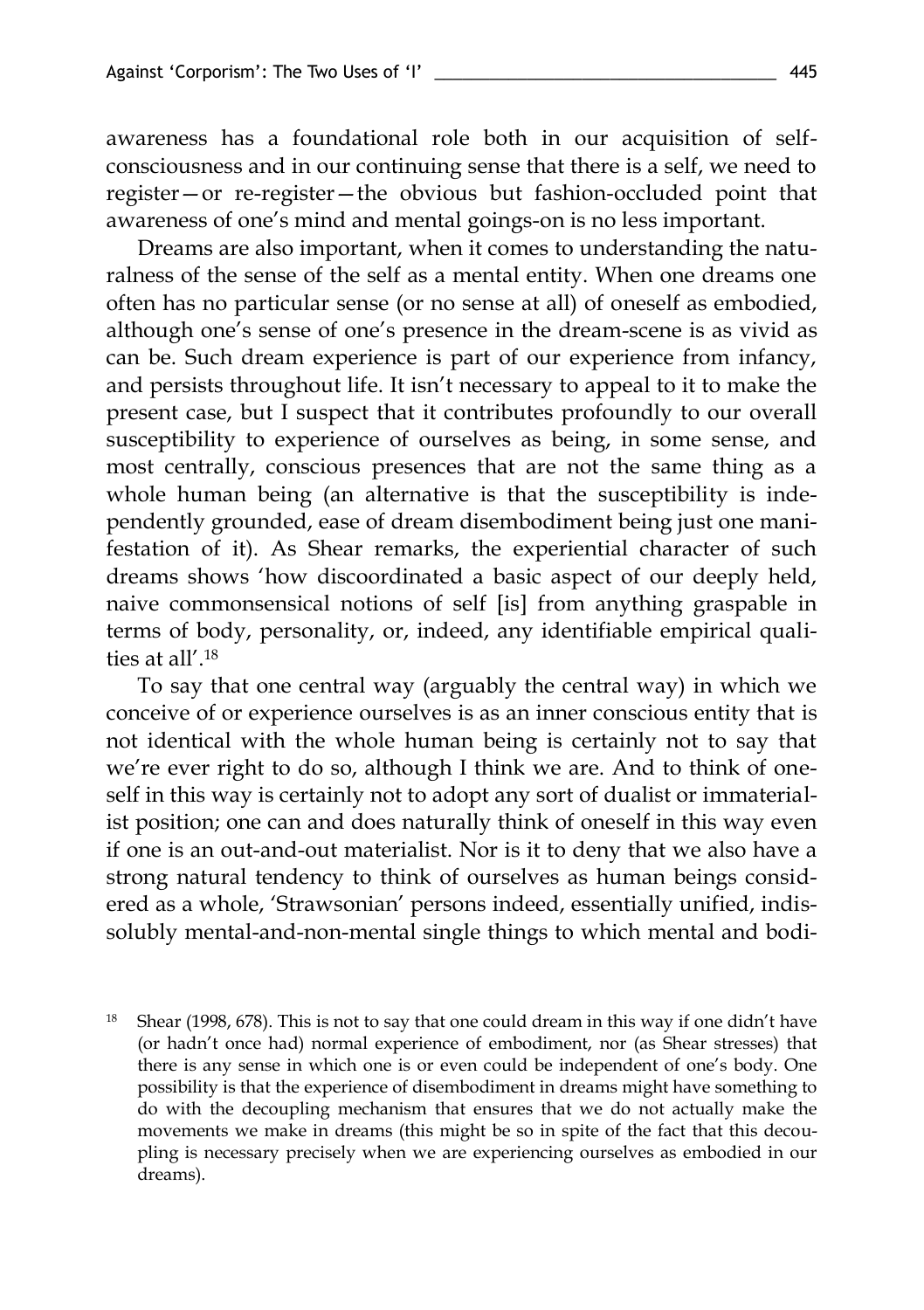ly predicates are equally and equally fundamentally applicable.<sup>19</sup> Nor is it to deny that the primary way in which we ordinarily think of people other than ourselves is as Strawsonian persons. The point is simply this: whatever else is the case, the sense that there is such a thing as the self, and that it is not the same thing as the whole human being, is one of the central structuring principles of our experience. The Strawsonian conception of persons as nothing more than essentially unified single things that have both mental and bodily properties is stamped deep into our ordinary apprehension of others and our normal use of language in communication, but it is not similarly stamped into the fundamental character of our private thought about ourselves—even though we standardly express our thought to ourselves in language.

It's a merely phenomenological remark—to say human beings naturally have a sense that there's such a thing as the self, and that it isn't the same thing as the whole human being. Once again, nothing follows about whether this sense of things is metaphysically reasonable or correct. I think that it is reasonable, and indeed correct. But if I'm going to argue for this I'll have to move on from the claim that our natural dual use of 'I' (to refer to ourselves both as Strawsonian persons and as inner mental selves) reflects the way we often think, to the stronger claim that it reflects the way things are.

Well, I won't attempt this now. Instead I'll conclude with a brief remark about the two uses of 'I', using *I* to refer indifferently to the word or the concept. It seems to me that the reference of *I* can contract inwards or expand outwards in a certain way in normal use. *I* is often compared with *here* and *now*, but it's not like *here* and *now* in this particular respect, because they expand and contract in a more or less continuous fashion (it's a familiar point that 'here' can denote this room, this villa, this city, this country, 'the West', the planet, and so on). *I*, by contrast, clicks between two more or less fixed positions, and bears comparison in this respect with *the castle*. Sometimes *the castle* is used to refer to the castle proper, sometimes it's used to refer to the ensemble of the castle and the grounds and buildings located within its outer walls. Similarly, when I think and talk about myself, my reference sometimes extends only to the self that I am, and sometimes it extends further out, to the human being

<sup>19</sup> P. F. Strawson (1959, 101 – 110). These are also Cartesian persons, in fact, but current misunderstandings of Descartes make the point opaque.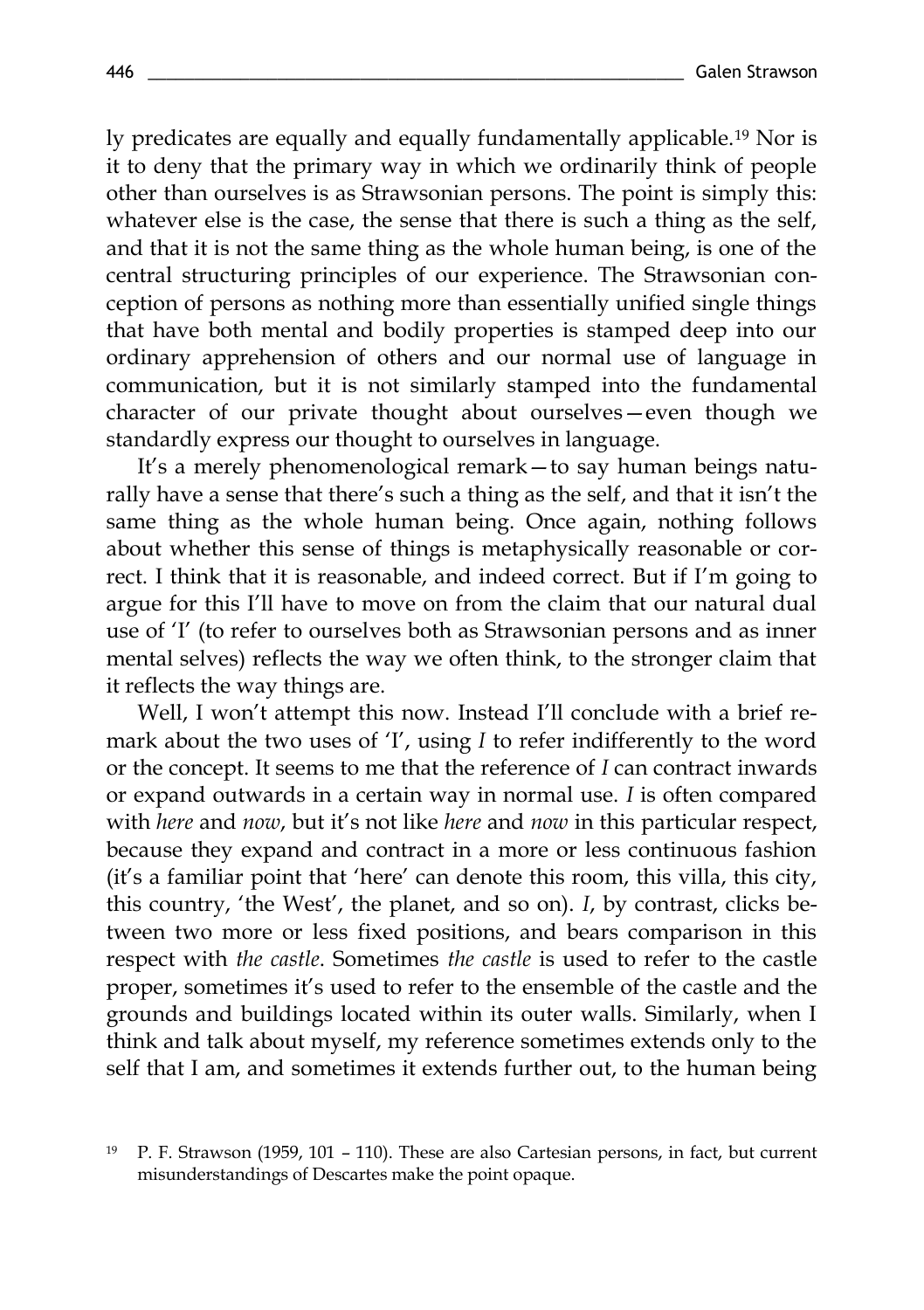that I am. Often my thought or semantic intention is unspecific as between the two.

Note that this claim is not the same as Wittgenstein's suggestion that there are two legitimate uses of 'I': the use 'as object' and the use 'as subject' (1958, 65 – 69). It is, rather, the proposal that there are two uses 'as subject': the use to refer to oneself considered as a whole human being and the use to refer to oneself considered as a self. The claim is that both are legitimate because there really are two distinguishable things in question (there's really no such thing as the use 'as object').<sup>20</sup>

This, now, is an outright metaphysical claim, and it brings me to the brink of the outright metaphysical project of arguing for the existence of an entity that is properly called 'the self'. This, though, is a task for another time.

*Department of Philosophy University of Reading Reading RG6 6AA, UK g.strawson@rdg.ac.uk*

#### **References**

- BAARS, B. (1996): *In the Theater of Consciousness: The Workspace of the Mind.* New York: Oxford University Press.
- BEISER, F. (2002): *German Idealism: The Struggle Against Subjectivism 1781-1801.* Cambridge, MA: Harvard University Press.
- BRADLEY, F. (1893/1897): *Appearance and Reality*. 2nd edn. Oxford: Oxford University Press.
- DEWEY, J. (1929): *The Question for Certainty*. New York: Minton, Balch and Co.
- EVANS, C. O. (1970): *The Subject of Consciousness*. London: Allen & Unwin.
- FEUERBACH, L. (1843/1986): *Principles of the Philosophy of the Future.* Trans. M. H. Vogel, with an introduction by T. E. Wartenberg. Indianapolis: Hackett.

FRANK, R. (1988): *Passions within Reason.* New York: Norton.

GURWITSCH, A. (1941): A Non-egological Conception of Consciousness. *Philosophy and Phenomenological Research* 1, 325 – 38.

- HERBART, J. F. (1816/1891): *Textbook of Psychology*. Trans. M. K. Smith. New York: D. Appleton.
- <sup>20</sup> More mildly: 'the use "as object"' is a misleading name for what it is used to denote. See Strawson (2009, 3.16).